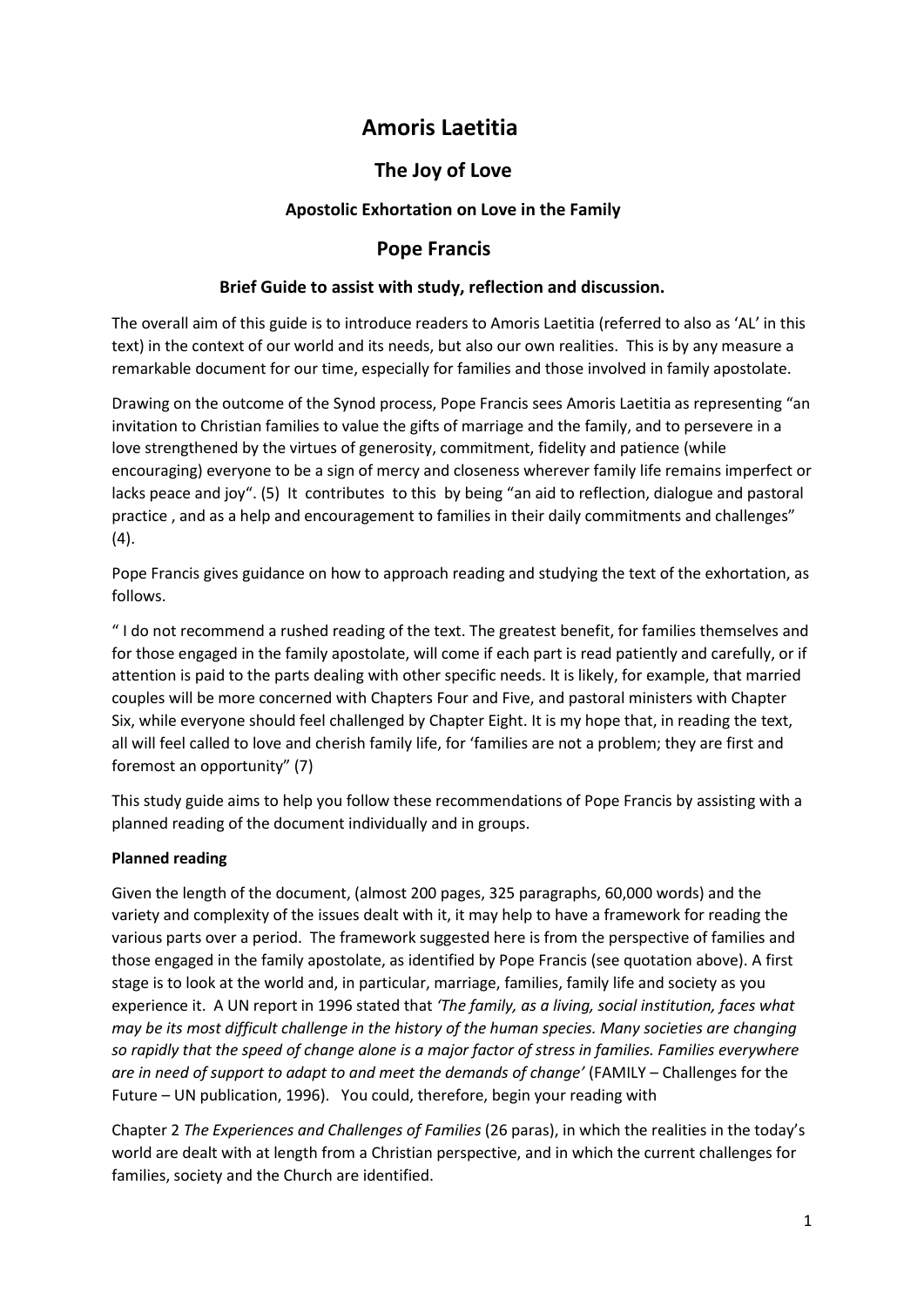A next stage is to focus on marriage, families, family life and society as we, as Christians, consider they *ought* to be. The major part of the exhortation deals with this, beginning with

### *Marriage*

Chapter 4 Love in Marriage, 89 to 164

*Children and other family members*

Chapter 5 Love made Fruitful, 165 to 198

Chapter 7 Towards a Better Education of Children, 259 to 290.

A third stage examines the *bases in Scripture, Church Teaching and Spirituality* for the Church's teaching on these matters.

Chapter 1 In the light of the Word, 8 to 30

Chapter 3 Looking to Jesus: the vocation of the family, 58 to 88.

Chapter 9 The Spirituality of Marriage and the Family, 313 to 325

### *Pastoral Applications*

A fourth stage examines the pastoral applications in relation to the analysis and Church teaching set out in the previous chapters in the context of the experiences and challenges identified in Chapter 2.

Chapter 6 Some Pastoral Perspectives, 199 to 258

Chapter 8 Accompanying, Discerning and Integrating Weakness, 291 – 312.

### **Reading the text**

Although the text is long it is in our experience easy to read and understand. To help you with this direct quotations from the text, the words of Pope Francis, are included under each heading. The paragraphs from which the quotations are taken are given in brackets, as above. This is designed to help you the reader to get an overview and a real sense of what each section of the AL says. You can then widen and deepen that understanding, as you choose, by reading the full text in the paragraphs and sections from which the quotations are taken. You may wish, during your reading, to mark other quotations you find important for further reflection in the future. The text of Amoris Laetitia is available from Veritas, price E4.95, and may also be available for purchase in local bookshops.

This, of course, is not merely an intellectual exercise. It should, in particular, assist in discerning what you ought to do in your marriage, family life, as a member of the Church, in your community and wider society, in light of the vision, challenges, insights and practical guidance you will find in AL. For Pope Francis " It is my hope that, in reading the text, all will feel called to love and cherish family life, for 'families are not a problem; they are first and foremost an opportunity" (7).

### **Group Discussion**

Sharing the fruits of your reading in group discussion would be particularly helpful in deepening your understanding of AL, especially through hearing the different perspectives of members of the group. The framework should help Groups in planning their reading over a period. The quotations should help to focus the discussion by enabling participants to share on the sections they found most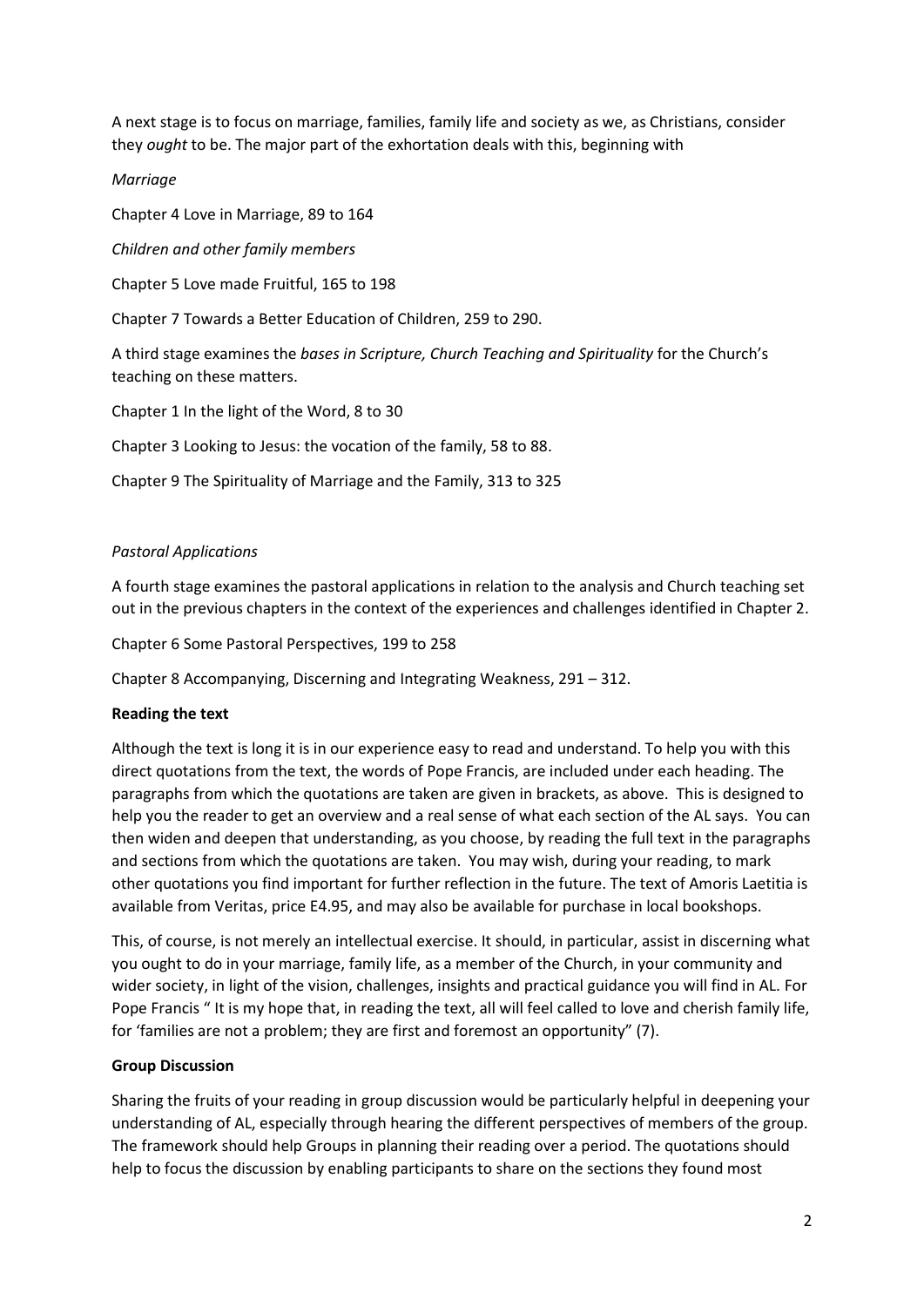meaningful. This would include discerning what is important for each participant and for the group in their future lives (see preceding paragraph).

A short section on the nature, scope and process of AL now follows, which may help your understanding of the approach taken in AL by Pope Francis.

### **Apostolic Exhortation - nature, scope and process.**

AL is a post-synodal document, in this case post two synods, extraordinary (2014) and ordinary (2015). Up to 40% of the footnotes (approx.) refer to these Synods. Other main references are to Popes Francis, St.John Paul II, and Benedict, and to various National Episcopal Conferences. It is addressed primarily, to members of the Church Community. In terms of its status in Church teaching, the authority invested in it, the Exhortation is midway between an Encyclical and a Declaration.

The previous post synod Exhortation on the family, Familiaris Consortio, (FC) issued by St John Paul II in 1981 was presented in a tone that presumed it was the final word on the synodal debate. AL has a different tenor, and Pope Francis clearly offers it for ongoing discernment in the local Churches. He states in paragraph 3 that

Each country or region, moreover, can seek solutions better suited to its culture and sensitive to its traditions and local needs (3)

One emphasis in the Exhortation taken from Vatican II is in acknowledging that the Church, though holy, must find a place for sinful members. A second focuses on understanding the relationship between Church doctrine and pastoral applications. Achieving the right balance can be difficult. An over emphasis on the pastoral approach runs the risk of creating confusion on aspects of Church teaching, while sticking to the letter of Church teaching may result in pastoral applications not meeting the needs of people in diverse situations. These issues arise mainly in Chapter 8.

Guidance on the various stages in the order identified for assisting with the planned reading follows,

# **Stage 1 EXPERIENCES AND CHALLENGES OF FAMILIES (Chapter 2)**

These experiences of families and the challenges they face in the contemporary world are set out in this Chapter. It is stated that anthropological and cultural changes in our times influence all aspects of life and call for an analytical approach (32), not least by the Church. You may wish to compare these with your own experience of family and family life amidst the rapid and profound changes you have been experiencing. Some of these experiences and challenges identified in AL include:

- Positive: greater freedom and equity in families in relation to duties, responsibilities and tasks, greater focus on personal communication between spouses and less tolerance of older forms and models (32)
- Negative: extreme individualism that can weaken family bonds. The fast pace of life, organisation of society and labour can militate against permanent decisions, especially in the context of family life (33)
- $\blacktriangleright$  We rightly value a personalism that opts for authenticity as opposed to mere conformity, but if misdirected it can foster attitudes of constant suspicion, fear of commitment, self-centredness and arrogance. (33)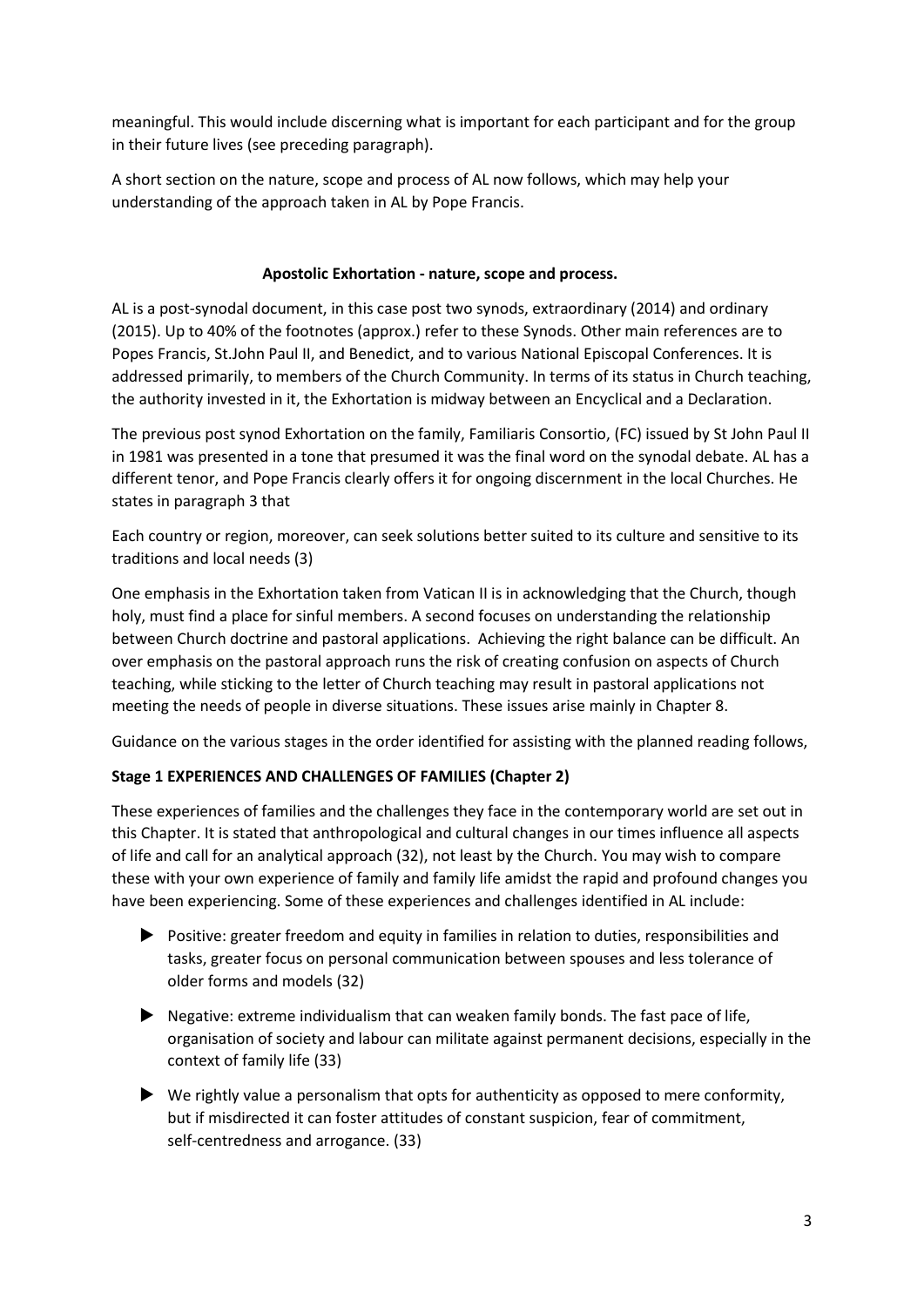#### **Promoting Marriage: Challenge for the Church**

- The ideal of marriage, marked by a commitment to exclusivity and stability, is swept aside whenever it proves inconvenient or tiresome *(34)*
- $\blacktriangleright$  As Christians we cannot stop advocating marriage to avoid countering modern sensibilities or out of a desire to be fashionable etc (35)
- What we need is a more responsible and generous effort to present the reasons and motivations for choosing marriage and the family (35)
- Church's presentation of marriage in the past with main emphasis on procreative as opposed to unitive dimension may have been part of the problem. We need a healthy dose of self criticism (about our approaches)

#### **Promoting Marriage - Idealisation**

- At times the Church's teaching on marriage may be too abstract, presenting an almost artificial theological ideal far removed from the concrete situations and practical possibilities of real families,(36)
- This excessive idealisation, especially when we have failed to inspire trust in God's grace, has not helped to make marriage more desirable and attractive, but quite the opposite (36)
- We find it difficult to present marriage more as a dynamic path to personal development and fulfilment than as a lifelong burden (37)
- $\blacktriangleright$  We have been called to form consciences and not replace them (37). We have often been on the defensive, wasting pastoral energy on denouncing a decadent world without being proactive in proposing ways of finding true happiness, and helping couples to grow in appreciation of the demands of the Gospel.(38)

### **New Approaches**

- Stress on doctrinal, bioethical and moral issues needs to be complemented by support for relationships and encouraging openness to grace (37)
- Church's efforts to offer guidance and counselling in areas related to growth in love, overcoming conflict and raising children are greatly appreciated (37)
- Sacraments of Reconciliation and Eucharist provide the grace that helps families face the challenges of marriage and family life (38)
- $\blacktriangleright$  We are grateful for the witness of marriages that have not only proved lasting but also fruitful and loving (38)

### **Cultural Decline: Relationships**

 Symptoms: rapid turnover in relationships which are treated almost like disposable material objects ,with love, like whim of the consumer; fear of permanent commitment, obsession with free time, with greater narcissism making people incapable of looking beyond themselves, beyond their desires and needs (39)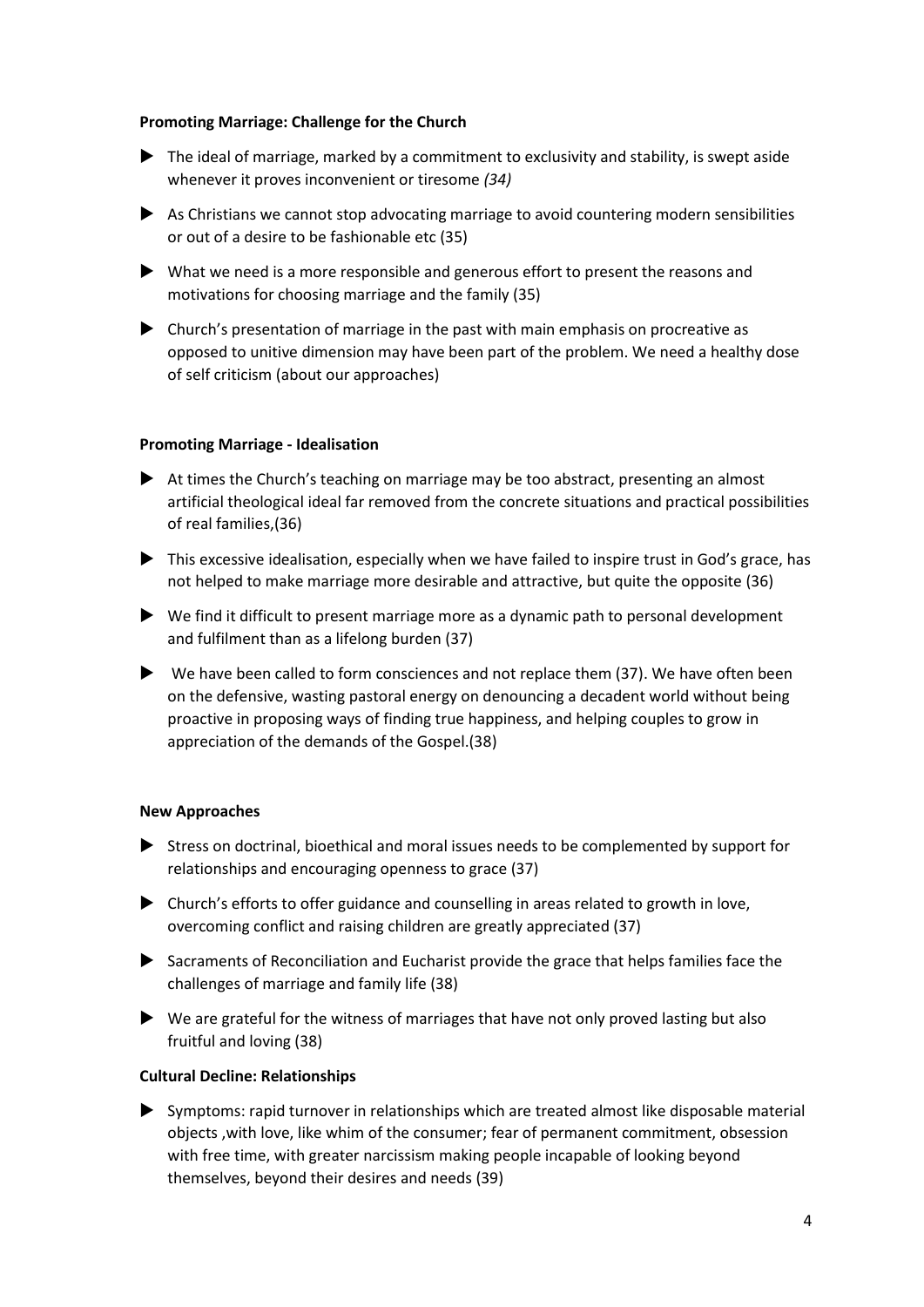- People with these attitudes can end up being used themselves. More frequent breakups are occurring among older adults who seek a kind of 'independence' and reject the ideal of growing old together, supporting one another.
- Young people are similarly influenced and shy away from commitment, especially those associated with marriage and family (40)
- We need to find the right language, arguments and forms of witness that can help us reach the hearts of young people, appealing to their capacity for generosity, commitment, love and even heroism and in this way inviting them to take up the challenge of marriage with enthusiasm and courage"(40)

### **Impact of Dysfunctional Families on Society**

- $\blacktriangleright$  Marriages ended in haste without courage to have patience, reflect, make sacrifices and forgive (41)
- $\triangleright$  Destabilisation of families new couples, civil unions, new marriages(41)
- ▶ Decline in population due to a mentality against having children, promoted by the world politics of reproductive health (42)
- $\triangleright$  Consumerism may also deter people from having children, simply so that they can maintain a certain freedom and lifestyle. (42)
- $\blacktriangleright$  Weakening of faith and religious practice leads to more isolation great poverty of contemporary culture is loneliness.(43)
- Summary: negative impact demographic crisis, difficulty of raising children, hesitancy in welcoming new life, seeing older persons as a burden, increase of emotional problems and outbreaks of violence.

### **Roles of State and Church**

- $\blacktriangleright$  The State has the responsibility to pass laws, and create work to ensure the future of young people and help them realise their plan of forming a family.(43)
- $\blacktriangleright$  The family is a good which society cannot do without, and it ought to be protected.... Families have the right to be able to count on an adequate family policy on the part of public authorities in the juridical, economic, social and fiscal domains*.* (44)
- The Church has always held it part of her mission to promote marriage and the family and to defend them against those who attack them, especially today, when they are given scarce attention in political agendas. (44)

### **Vulnerable Groups requiring Special Support**

- $\blacktriangleright$  Children vulnerable to sexual exploitation (45)
- $\blacktriangleright$  Migrants legal and illegal (46)
- $\blacktriangleright$  Families with children with special needs.(47)
- $\blacktriangleright$  Elderly (48)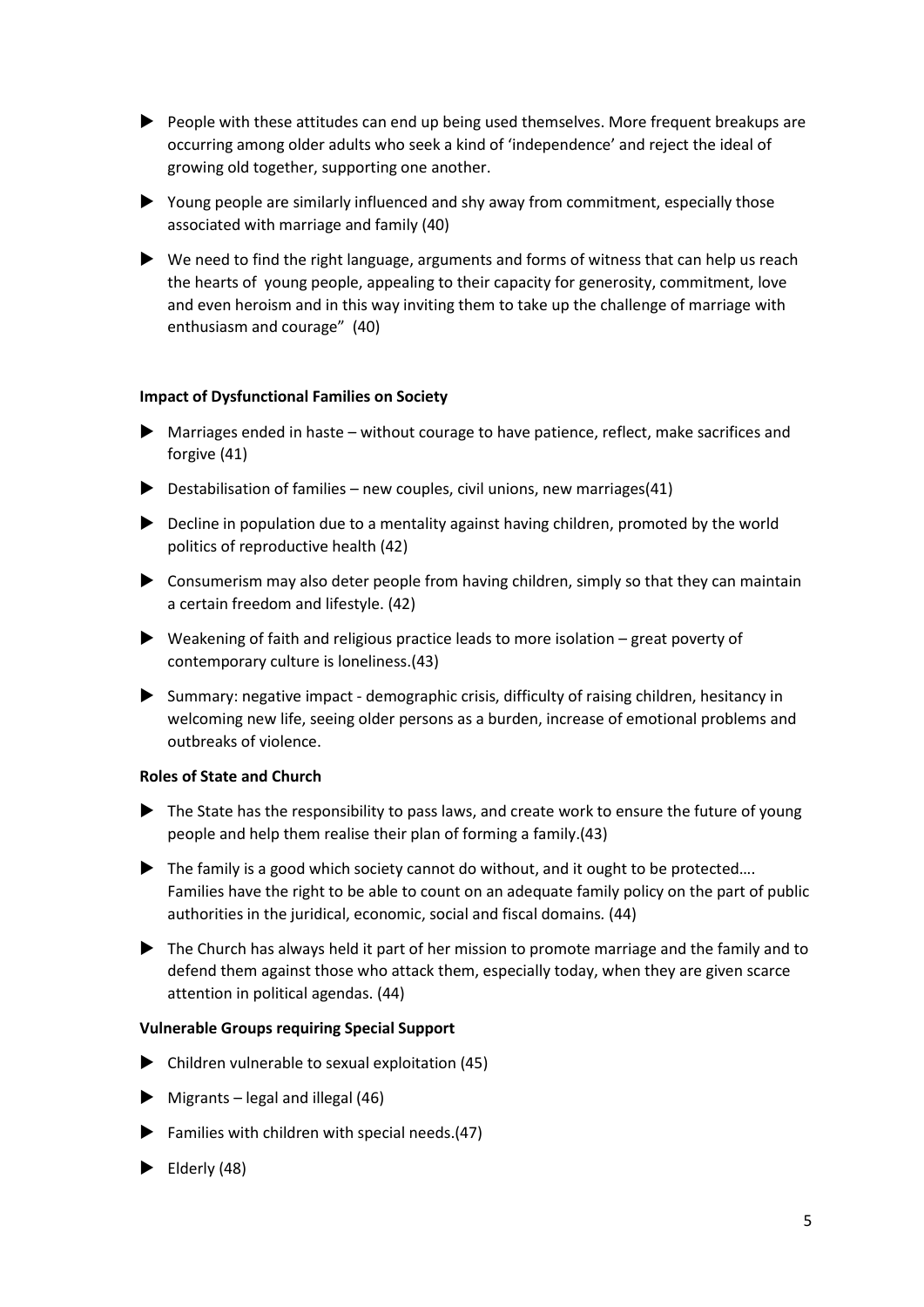$\blacktriangleright$  Families living in dire poverty and great limitations (49)

### **Challenges Identified by Synod Fathers**

- Family stresses from modern living eg reconciling work and family life and addiction to television and other devices (50)
- Drug addiction and the violence it generates (51)
- Weakening of the family poses a threat to the mature growth of individuals, the cultivation of community values and the moral progress of cities and countries – solid basis for family exclusive and indissoluble union between a man and a woman. No union that is temporary or closed to the transmission of life can ensure the future of society. (52)
- Women forms of oppression and violence, especially in marriage. Some forms of feminism may be inadequate, but we must nonetheless see in the women's movement the working of the Spirit for a clearer recognition of the dignity and rights of women *(54)*

### **Challenges – Ideology of Gender**

- $\blacktriangleright$  Men equally decisive role in family and their absence can gravely affect family life and upbringing of children (55)
- Various forms of the ideology of gender can deny the difference and reciprocity in nature of man and woman and envisage a society without sexual differences, thereby eliminating the anthropological basis of the family (56)
- $\blacktriangleright$  Nowadays, who is making an effort to strengthen marriages, to help married couples overcome their problems, to assist them in the work of raising children and, in general, to encourage the stability of the marriage bond? *(52)*

### **Church Response to Challenges (57)**

- Synod's reflections show us that that there is no stereotype of the ideal family, but rather a challenging mosaic made up of many different realities, with all their joys, hopes and problems.
- $\triangleright$  Our response must not be to allow ourselves to be trapped in to wasting our energy in doleful laments but rather to seek new forms of missionary creativity.
- If we see any number of problems, these should be  $\dots$  a summons to revive our hope and to make it a source of prophetic visions, transformative actions and creative forms of charity, especially in relation to the great values of marriage and the Christian family.

### **STAGE 2**: **LOVE IN MARRIAGE (CH 4)**

- For we cannot encourage a path of fidelity and mutual self-giving without encouraging the growth, strengthening and deepening of conjugal and family love (89)
- In a lyrical passage of Saint Paul  $(1$  Cor  $13:4-7)$ , we see some of the features of true love,  $(as)$ experienced and nurtured in the daily life of couples and their children…and its relevance for the concrete situation of every family. (90) *( A reflection on this passage of St Paul follows)*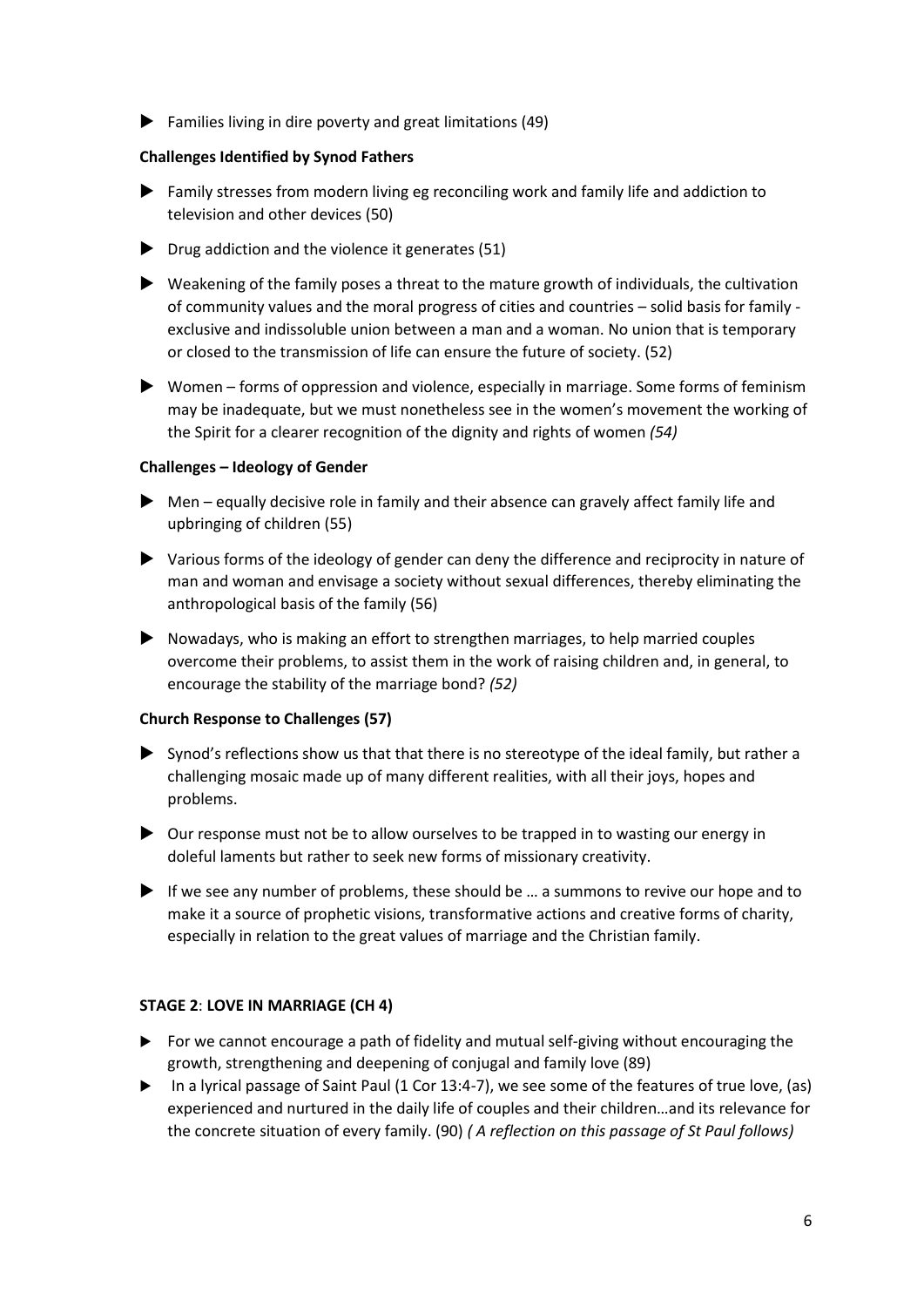Love is Patient

- ▶ This refers, then, to the quality of one who does not act on impulse and avoids giving offence ….God's 'patience' shown in his mercy towards sinners, is a sign of his real power (91).
- Unless we cultivate patience, we will always find excuses for responding angrily. We will end up incapable of living together, antisocial, unable to control our impulses, and our families will become battlegrounds.(92)
- Love always has an aspect of deep compassion that looks to accepting the other person as part of this world, even when he or she acts differently than I would like (92).

### Love is at the service of others

 $\blacktriangleright$  '... love benefits and helps others. For this reason it is translated as 'kind'; love is ever ready to be of assistance (93)…. (allowing us) to experience the happiness of giving , the nobility and grandeur of spending ourselves unstintingly, without asking to be repaid, purely for the pleasure of giving and serving (94)

### Love is not jealous

- $\blacktriangleright$  Envy is a form of sadness provoked by another's prosperity; it shows that we are not concerned for the happiness of others but only with our own well being ….love makes us rise above ourselves, envy closes us in on ourselves. (95)
- $\blacktriangleright$  True love values the other person's achievements, (recognising) that everyone has different gifts and a unique path to life (95)

### Love is not boastful

- ▶ Literally, it means that we do not become 'puffed up' before others ....(and pointing more subtly) to an obsession with showing off and a loss of a sense of reality. ….Yet what really makes us important is a love that understands, shows concern, and embraces the weak (97)
- $\blacktriangleright$  Jesus told his disciples that in a world where power prevails, each tries to dominate the other, but 'it shall not be so among you (Mt 20:26) Saint Peter's admonition also applies to the family: Clothe yourselves, all of you, with humility towards one another, for " God opposes the proud, but gives grace to the humble" (1 Pt 5:5)

### Love is not rude

- Love abhors making others suffer. Courtesy is a school of sensitivity and disinterestedness which requires a person to develop his or her mind and feelings, learning how to listen, to speak and, at certain times, to keep quiet (99).
- $\blacktriangleright$  A 'kind look' ... is incompatible with a negative attitude that readily points out other people's shortcomings while overlooking one's own. …Those who love are capable of speaking words of comfort, strength, consolation and encouragement…in our families, we must learn to imitate Jesus' own gentleness in our way of speaking to one another. (100)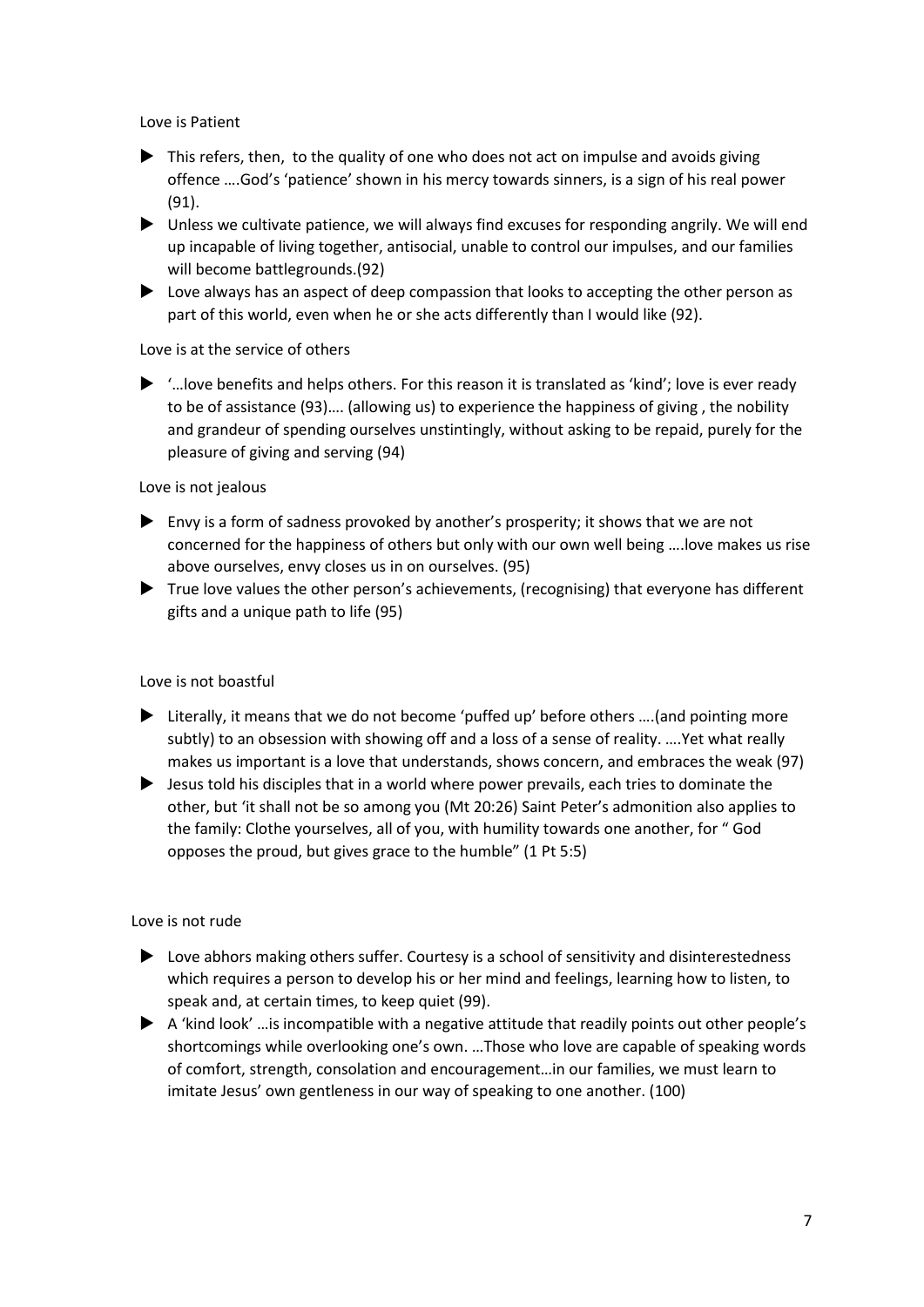Love is generous

- 'Let each of you look not only to his own interests, but also to the interests of others' (Phil 2:4) …Loving ourselves is only important as a psychological prerequisite for being able to love others. (101)
- Saint Thomas Aquinas explains that 'it is more proper to charity to desire to love than to desire to be loved' indeed 'mothers, who are those who love the most, seek to love more than to be loved'. (102)

### Love is not irritable or resentful

- $\blacktriangleright$  (This) refers to a violent reaction within, a hidden irritation that sets us on edge where others are concerned, as if they were troublesome or threatening and thus to be avoided. To nurture such interior hostility helps no one (103)
- It is one thing to sense a sudden surge of hostility and another to give into it, letting it take root in our hearts….."do not let the sun go down on your anger" (Eph 4:26) My advice is never to let the day end without making peace in the family…..If we must fight evil, so be it; but we must always say 'no' to violence in the home (104)

### Love forgives

- $\blacktriangleright$  The opposite of resentment is forgiveness, which is rooted in a positive attitude that seeks to understand other people's weaknesses and to excuse them….Something is wrong when we see every problem as equally serious; in this way, we risk being unduly harsh with the failings of others. (105)…
- There is no family that does not know how selfishness, discord, tension and conflict violently attack and at times mortally wound its own communion: hence there arise the many and varied forms of division in family life. (106)
- Blaming others (can become) falsely reassuring. We need to learn to pray over our past history, to accept ourselves, to learn how to live with our limitations, and even to forgive ourselves, in order to have this same attitude with others.(107). If we accept that God's love is unconditional, that the Father's love cannot be bought or sold, then we will become capable of showing boundless love n forgiving others even if they have wronged us. (108)

### Love rejoices with others

- $\blacktriangleright$  We rejoice at the good of others when we see their dignity and value their abilities and good works. This is impossible for those who must always be comparing and competing, even with their spouse, so that they secretly rejoice in their failures (109)
- 'God loves a cheerful giver' (2 Cor.9:7) (and) Our Lord especially appreciates those who find joy in the happiness of others. The family must always be a place where when something good happens to one of its members, they know that others will be there to celebrate it with them (110)

*Paul's list ends with the four phrases....in which we clearly see the countercultural power of a love that is able to face whatever might threaten it, and the first phrase of which is 'love bears all things'.(111)*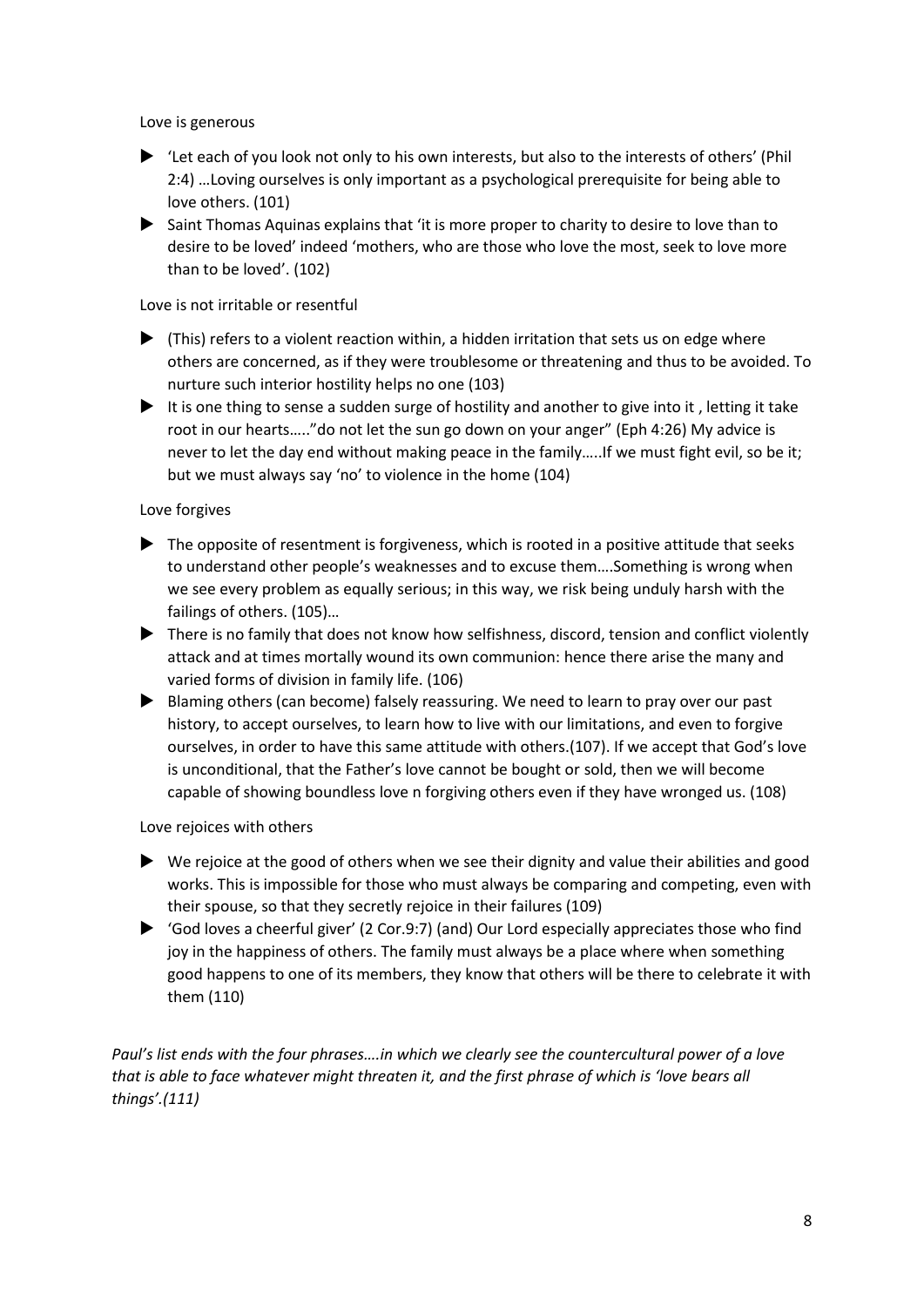Love bears all things

- ▶ This involves holding one's peace about what may be wrong with another person. It implies limiting judgement, checking the impulse to issue a firm and ruthless condemnation. ' Judge not and you will not be judged' (Lk 6:37). (112)
- If I expect too much, the other person will let me know, for he or she can neither play God nor serve all my needs. Love coexists with imperfection. It 'bears all things' and can hold its peace before the limitations of the loved one. (113)

Love believes all things

- ▶ Love believes all things. Here 'belief' is not to be taken in its strict theological meaning, but more by what we mean by 'trust'.(114)
- ▶ Love trusts, it sets free, it does not try to control, possess and dominate everything....it makes for sincerity and transparency, for those who know that they are trusted and appreciated can be open and hide nothing. (115)
- $\blacktriangleright$  A family marked by loving trust, come what may, helps its members to be themselves and spontaneously to reject deceit, falsehood and lies.(115)

Love hopes all things

- This phrase speaks of the hope of one who knows that others can change, mature and radiate unexpected beauty and untold potential…it embraces the certainty of life after death (that) each person is called to the fullness of life in heaven. (116,117)
- ▶ This realisation helps us, amid the aggravation of this present life, to see each person from a supernatural perspective, in the light of hope, and await the fullness that he or she will receive in the heavenly kingdom, even if it is not yet visible.(117)

Love endures all things

- $\blacktriangleright$  This phrase means that love bears all things with a positive attitude ....(it) never gives up even in the darkest hour.(118)
- Love does not yield to resentment, scorn for others or the desire to hurt or to gain some advantage. The Christian ideal, especially in families, is a love that never gives up.(119).

Growing in conjugal love

- This is the love between husband and wife, a love sanctified, enriched and illuminated by the grace of the sacrament of marriage ….an 'affective union' spiritual and sacrificial, which combines the warmth of friendship and erotic passion, and endures long after emotions and passion subside. (120)
- Marriage is the icon of God's love for us ….so that starting with the simple ordinary things of life (the couple)can make visible the love with which Christ loves his Church and continues to give his life for her.(121)

Lifelong sharing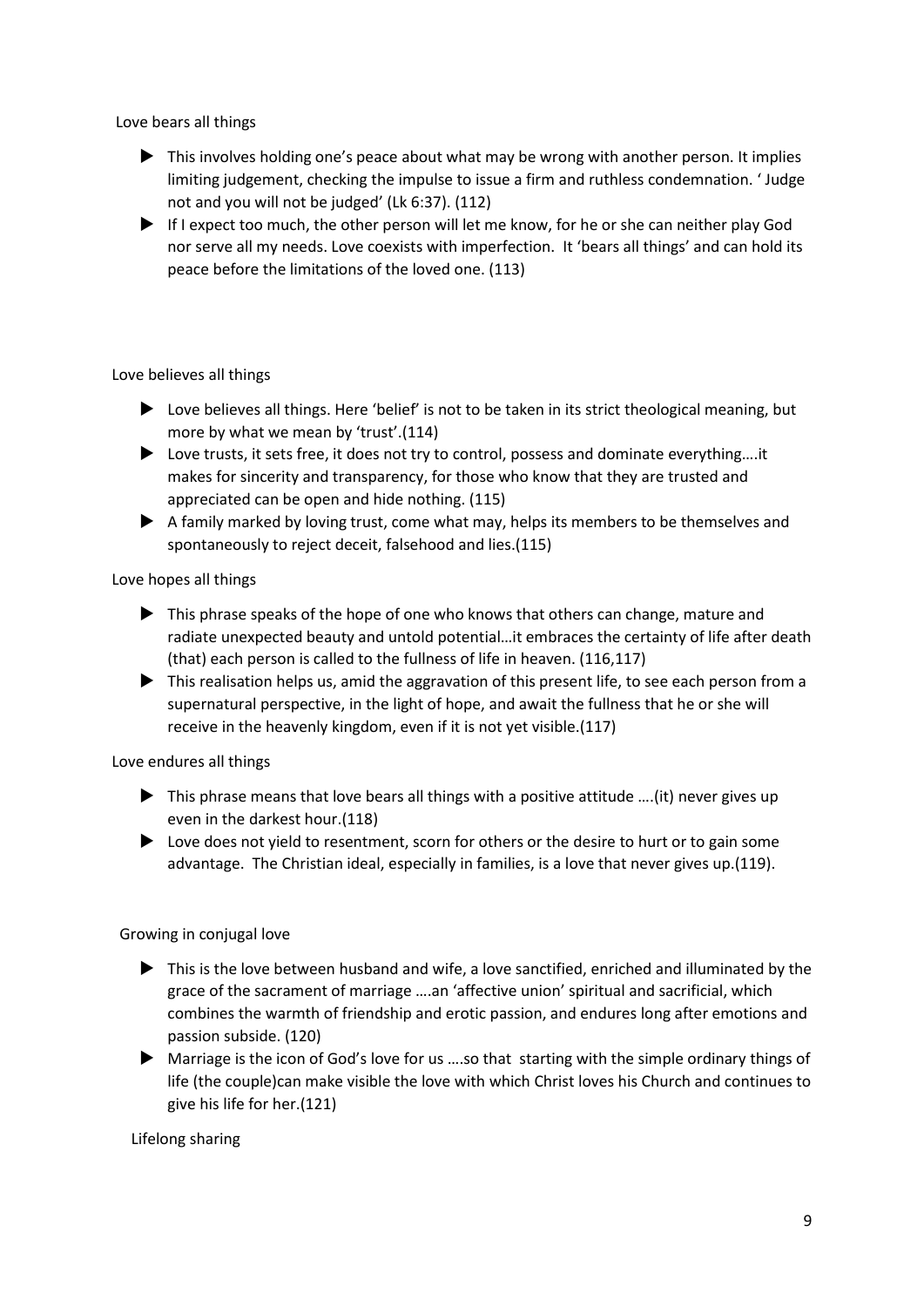- After the love that unites us to God, conjugal love is the 'greatest form of friendship'. It is a union possessing all the traits of a good friendship : concern for the good of others, reciprocity, intimacy, warmth, stability and the resemblance born of a shared life…..it joins to all this an indissoluble exclusivity expressed in the stable commitment to share and shape together the whole of life . …Children not only want their parents to love one another, but also to be faithful and remain together (123)
- $\blacktriangleright$  A love that is weak or infirm, incapable of accepting marriage as a challenge to be taken up and fought for, reborn, renewed and reinvented until death, cannot sustain a great commitment. It will succumb to the culture of the ephemeral that prevents a constant process of growth.(124)
- Marriage was not instituted solely for the procreation of children but also that mutual love might be properly expressed, that it should grow and mature.(125) ….(leading) the partners to a free and mutual self-giving, experienced in tenderness and action, and permeating their entire lives (125, Vat.II)

### Joy and Beauty

- $\blacktriangleright$  Marital joy can be experienced even amid sorrow; it involves accepting that marriage is an inevitable mixture of enjoyment and struggles, tensions and repose, pain and relief, satisfactions and longings, annoyances and pleasures, but always on the path of friendship, which inspires married couples to care for one another: they help and serve each other (126)
- In a consumerist society, the sense of beauty is impoverished and so joy fades. Everything is there to be purchased, possessed or consumed, including people. Tenderness, on the other hand, is a sign of love free of selfish possessiveness. (127).
- The aesthetic experience of love is expressed in that 'gaze' which contemplates other persons as ends in themselves, even if they are infirm, elderly or physically unattractive….Love opens our eyes and enables us to see, beyond all else, the great worth of a human being. 128
- $\blacktriangleright$  Few human joys are as deep and thrilling as those experienced by two people who love one another and have achieved something as a result of a great, shared effort. (129)

### Marrying for Love

- (Speaking especially to young people, Pope Francis states that marriage) manifests the seriousness of each person's identification with the other and their firm decision to leave adolescent individualism and to belong to one another…..as a social institution, marriage protects and shapes a shared commitment to a deeper growth in love and commitment to one another, for the good of society as a whole (131)
- When love is expressed before others in the marriage contract, with all its public commitments, it clearly indicates and protects the 'yes' which those persons speak freely and unreservedly to each other. This 'yes' tells them that they can always trust one another, and that they will never be abandoned when difficulties arise or new attractions or interests present themselves. (132)

### A Love that reveals itself and increases

 $\blacktriangleright$  Three essential words in our families: when we are not overbearing and ask; 'May I?'; when we are not selfish and can say: 'Thank you!' when someone realises that he or she did something wrong and is able to say "Sorry!", our family experiences peace and joy. ….The right words spoken at the right time, daily protect and nurture love (133).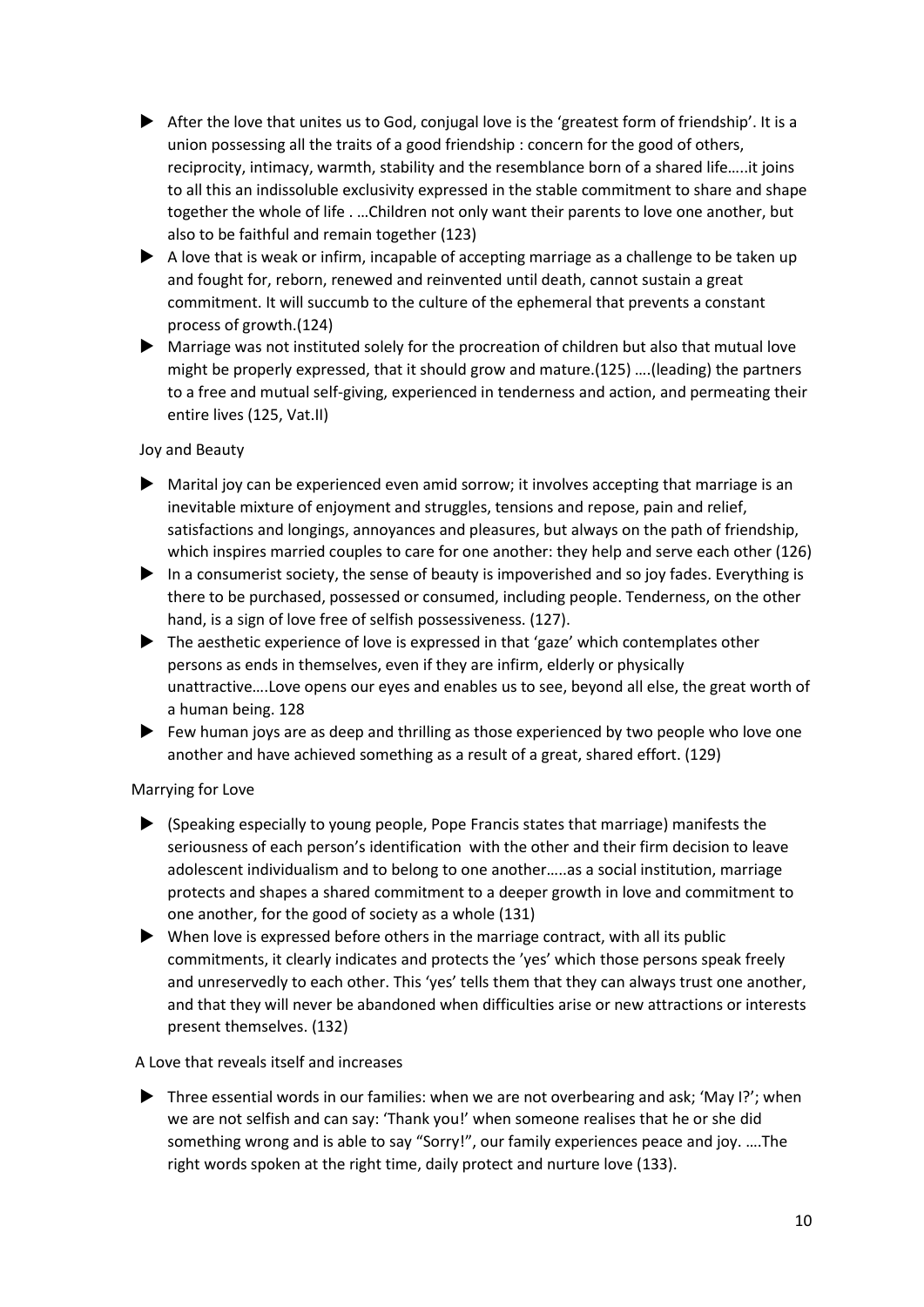- Marital love is not defended primarily by presenting indissolubility as a duty or by repeating doctrine, but by helping it to grow ever more stronger under the impulse of grace (135)
- $\blacktriangleright$  The Bishops of Chile have pointed out, "the perfect families proposed by deceptive consumerist propaganda do not exist. In those families, no one grows old, there is no sickness, sorrow or death…. Consumerist propaganda presents a fantasy that has nothing to do with the reality which must daily be faced by the heads of families" (135)
	- It is much healthier to be realistic about our limits, defects and imperfections, and to respond to the call to grow together, to bring love to maturity and to strengthen the union, come what may (135)

### Dialogue

- Dialogue is essential for experiencing, expressing and fostering love in marriage and family life…. We need to develop certain attitudes,that express love and encourage authentic dialogue. (136)
- ▶ Take time, quality time. This means being ready to listen patiently and attentively .... Often the other spouse does not need a solution to his or her problems, but simply to be heard , to feel that someone has acknowledged their pain, their disappointment, their fear, their anger, their hopes and their dreams. (137) …Never downplay what they say or think, even if you need to express your own point of view (138)
- If hard feelings start to emerge, they should be dealt with sensitively, lest they interrupt the dynamic of dialogue. The ability to say what one is thinking without offending the other person is important. Words should be carefully chosen so as not to offend, especially when discussing difficult issues. (139)
- $\blacktriangleright$  It is very important to base one's position on solid choices, beliefs or values, and not on the need to win an argument or to be proven right. (140)…..For a worthwhile dialogue we have to have something to say. This can only be the fruit of an interior richness nourished by reading, personal reflection, prayer and openness to the world (141).

### Passionate Love

 $\blacktriangleright$  All the mystics have affirmed that supernatural love and heavenly love find the symbols which they seek in marital love, rather than in friendship, filial devotion or devotion to a cause. And the reason is to be found precisely in its totality. Why then should we not pause to speak of feelings and sexuality in marriage? (142)

### The World of emotions

- Experiencing an emotion is not, in itself, morally good or evil. The stirring of desire or repugnance is neither sinful nor blameworthy. What is morally good or evil is what we do on the basis of, or under the influence of, a given passion….(For example) to believe that we are good simply because 'we feel good' is a tremendous illusion. ( 145)
- A family is mature when the emotional life of its members becomes a form of sensitivity that neither stifles nor obscures great decisions and values, but rather follows each one's freedom, springs from it, enriches, perfects and harmonises in the service of all. (146)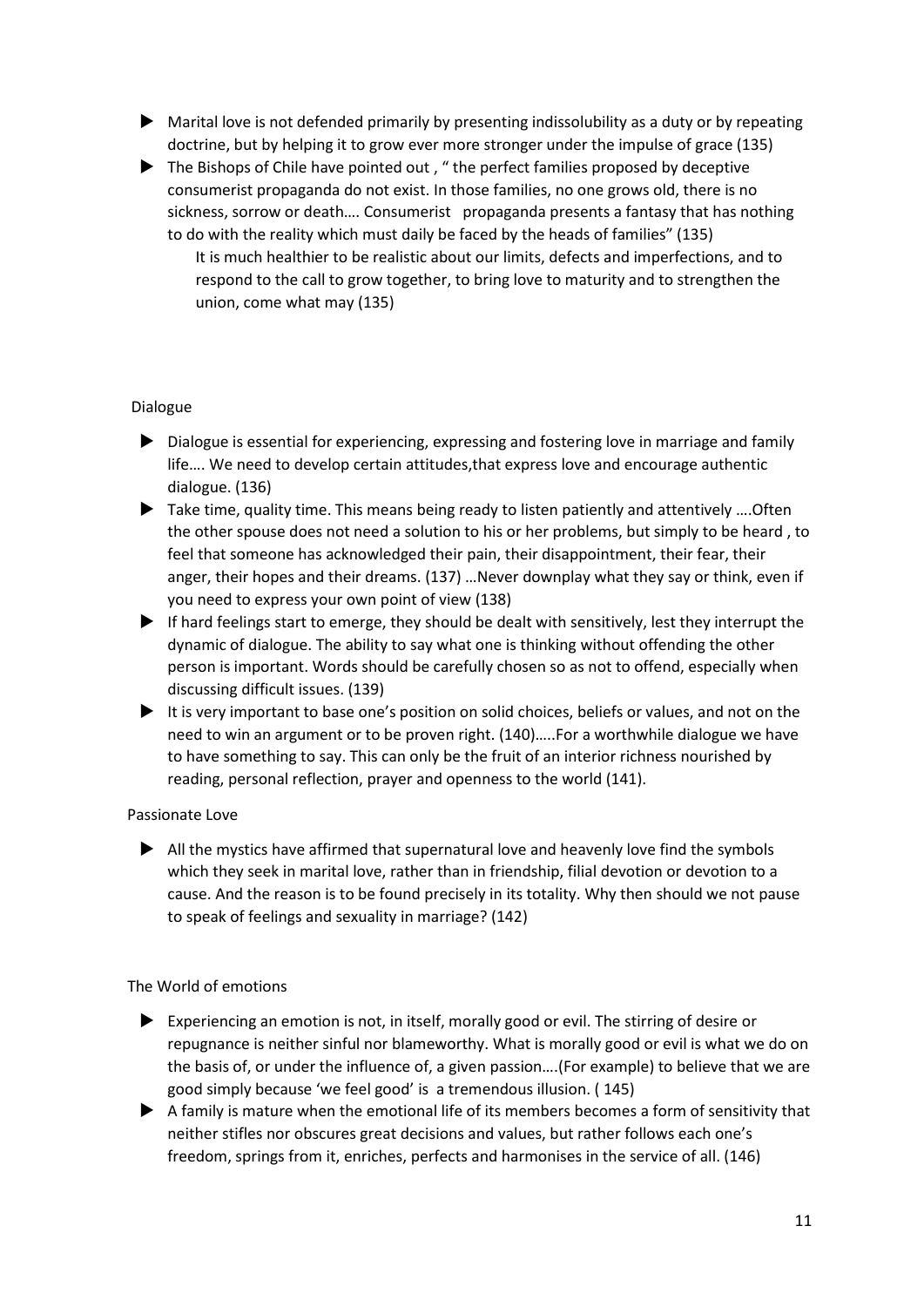God loves the joy of his children

- An excessive focus on renunciation by the Church has often been rejected as opposed to human happiness.. …(Benedict XVI has stated with great clarity) ' Doesn't the Church, with all her commandments and prohibitions, turn to bitterness, the most precious thing in life? Doesn't she blow the whistle just when the joy which is the Creator's gift offers us a happiness which is itself a certain foretaste of the Divine?' (147)
- ▶ A person can certainly channel his passions in a beautiful and healthy way.... This does not mean renouncing moments of intense enjoyment, but rather integrating them with other moments of generous commitment, patient hope, inevitable weariness and struggle to achieve an ideal. Family life is all this and it deserves to be lived to the full. (148)

### The Erotic dimension of love

- God himself created sexuality, which is a marvellous gift to his creatures. If this gift needs to be cultivated and directed, it is to prevent the impoverishment of an authentic value….Sexual desire is not something to be looked down upon and there can be no attempt whatsoever to call into question its necessity. (150)
- In no way, then, can we consider the erotic dimension of love simply as a permissible evil or a burden to be tolerated for the good of the family. Rather it must be seen as a gift from God that enriches the relationship of the spouses. (152)

### Violence and Manipulation

- $\triangleright$  Sex often becomes depersonalised and unhealthy; as a result it becomes the occasion and instrument for self-assertion and the selfish satisfaction of personal desires and instincts… The body of the other is often viewed as an object to be used as long as it offers satisfaction, and rejected once it is no longer appealing (153)
- Every form of sexual submission must be clearly rejected. This includes all improper interpretations of the passage in the Letter to the Ephesians where Paul tells women to ' be subject to your husbands' (Eph 5:22). This passage mirrors the cultural categories of the time, but our concern is not with its cultural matrix but with the revealed message which it contains (156)
- As St John Paul II wisely observed: 'Love excludes every subjection whereby the wife might become a servant or slave of the husband' …..in marriage, …. reciprocal 'submission' takes on a special meaning, and is seen as a freely chosen mutual belonging marked by fidelity, respect and care. Sexuality is inseparably at service of this conjugal friendship, for it is meant to aid the fulfilment of the other (156).
- $\blacktriangleright$  We need to remember that authentic love also needs to be able to receive the other, to accept one's vulnerability and needs, and to welcome with sincere and joyful gratitude the physical expression of love found in a caress, an embrace, a kiss and sexual union. (157)

### Marriage and virginity

 Many people who are unmarried are not only devoted to their own family but often render great service to their group of friends, in the Church community and in their professional lives. Sometimes their presence and contributions are overlooked, causing in them a sense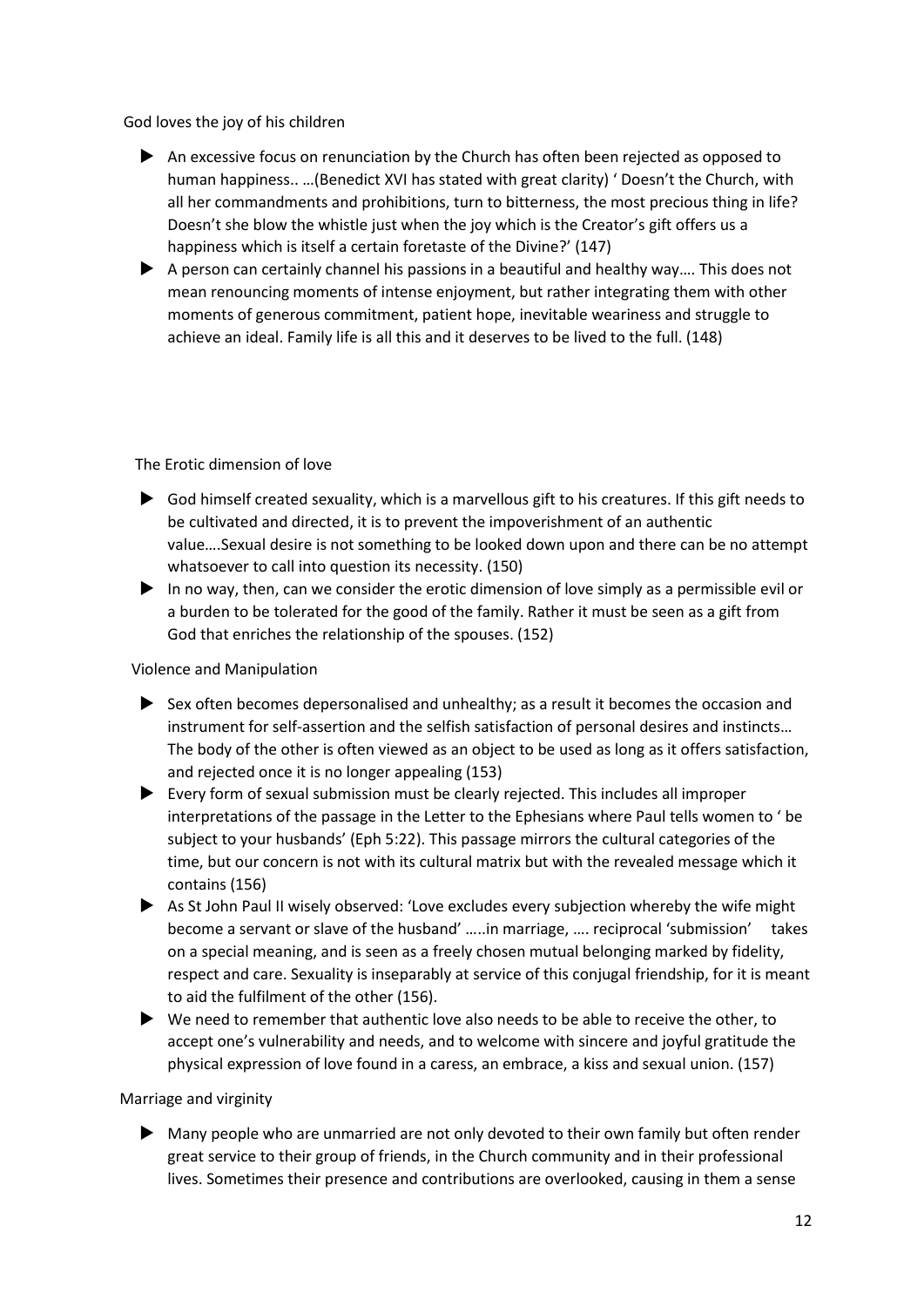of isolation. Many put their talents at the service of the Christian community through charity and volunteer work. Others remain unmarried because they consecrate their lives to the love of Christ and neighbour. Their dedication greatly enriches the family, the Church and society (158)

- Virginity is a form of love. As a sign, it speaks to us of the coming of the kingdom and the need for complete devotion to the cause of the Gospel (cf.1 Cor 7:32). ….St John Paul II (however) noted that the biblical texts give no reason to assert the " inferiority" of marriage, nor the "superiority" of virginity or celibacy, based on sexual abstinence…..it should be enough to point out that the different states of life complement one another and consequently that some can be more perfect in one way and others in another. (159)
- Whereas virginity is an 'eschatological' sign of the risen Christ, marriage is a sign of the earthly Christ who chose to become one with us and gave himself up for us even to shedding his blood.
- ▶ Celibacy can (however) risk becoming a comfortable single life.....(and) in such cases the witness of married people becomes especially eloquent. ….Many married couples remain faithful when one of them has become physically unattractive, or fails to satisfy the other's needs., despite the voices in society that might encourage them to be unfaithful or to leave the other…….(This also applies to the selfless love in the family of spouse and children)….
- Today, secularisation has obscured the value of a lifelong union and the beauty of the vocation to marriage. … (This witness of marriage and family can) encourage celibate persons to live their commitment with greater generosity and commitment.

The transformation of love

- Longer life spans now mean that close and exclusive relationships must last for four, five or even six decades; consequently the original decision has to be frequently renewed…. A deeper love, a lifelong decision of the heart (can be achieved). Even amid unresolved conflicts and confused emotional situations, they daily reaffirm their decision to love, to belong to one another, to share their lives and to continue loving and forgiving. (163).
- Although the body ages, it still expresses that personal identity that first won our heart….The marriage bond finds new forms of expression and constantly seeks new ways to grow in strength…, (but) require daily effort….None of this , however, is possible without praying to the Holy Spirit for an outpouring of his grace, his supernatural strength and his spiritual fire to confirm, direct and transform our love in every new situation.(164)

# **Stage 3 (a) Love Made Fruitful (CH 5)**

- *Gift of Children*
- $\triangleright$  Conjugal love does not end with the couple, but also includes the reality of children, who are the living reflection of their love (165)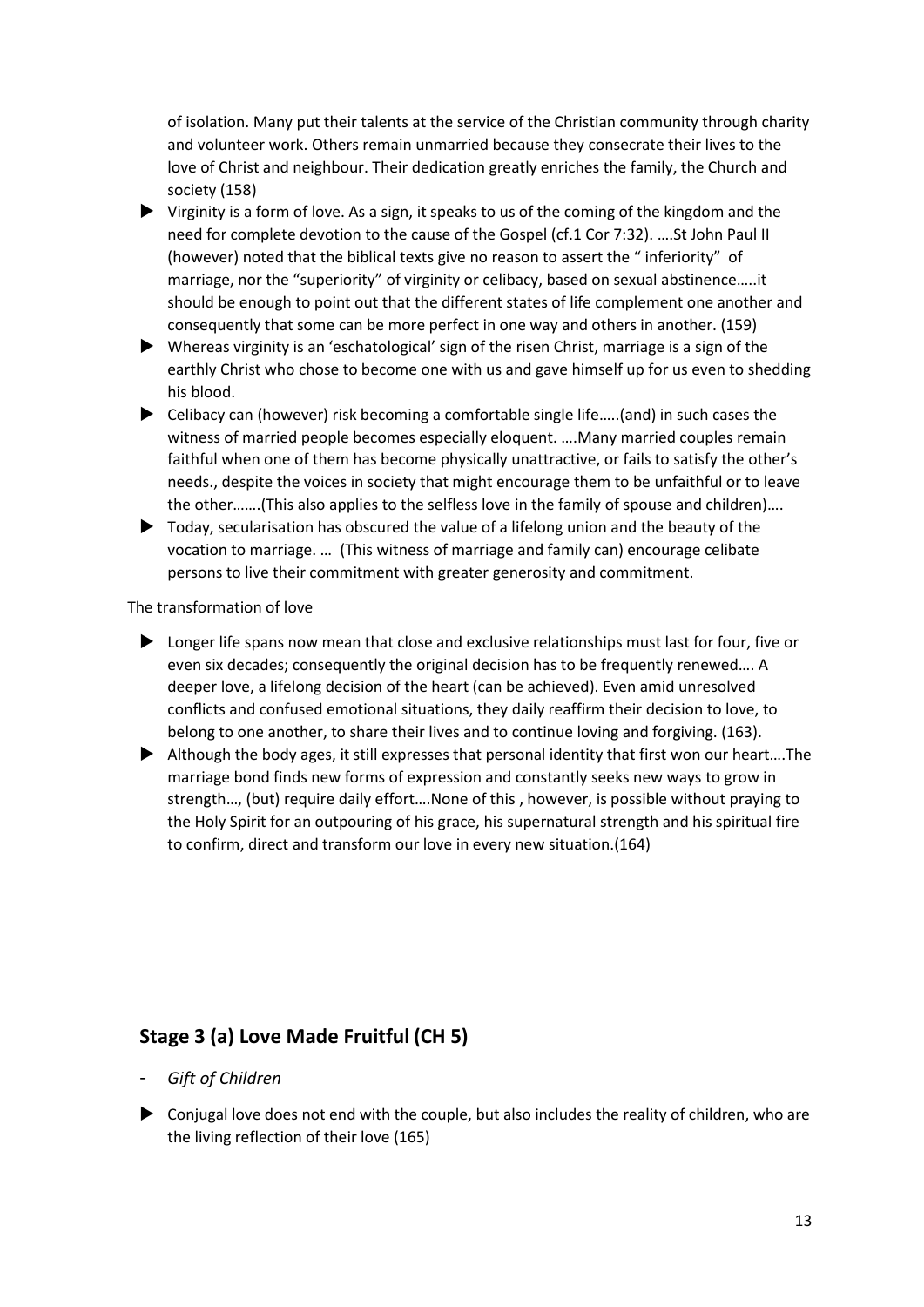- $\blacktriangleright$  The gift of a new child, entrusted by the Lord to a father and mother, begins with acceptance, continues with lifelong protection and has as its final goal the joy of eternal life (166),
- Large families are a joy to the Church, but responsible parenthood does not mean 'unlimited procreation or lack of awareness of what is involved in rearing children, but rather the empowerment of couples to use their inviolable liberty wisely and responsibly, taking into account social and demographic realities, as well as their own situation and legitimate desires' (167, St John Paul)

### **Parental Love**

- Even though a child may not be coming at the best time, they (parents) should ask the Lord to heal and strengthen them to accept their child fully and wholeheartedly…as it is important for that child to feel wanted. (170)
- ▶ For children are a gift. Each one is unique and irreplaceable...We love our children because they are children, not because they are beautiful, or look or think as we do, or embody our dreams. We love them because they are children. A child is a child (170)
- The love of parents is the means by which God our Father shows his own love (170) and He 'allows parents to choose the name by which he himself will call their child for all eternity'. (166)

#### **Love of Mothers**

- Husband and wife, father and mother, both 'cooperate with the love of God the Creator, and are, in a certain sense, his interpreters (172), showing their children the maternal and paternal face of God, especially the values of reciprocity, of respect for difference and of being able to give and take.
- $\blacktriangleright$  The weakening of the maternal presence with its feminine qualities poses a grave risk to our world. I certainly value feminism but one that does not demand uniformity and negativity. (173)
- Mothers are the antidote to the spread of self-centred individualism. It is they who testify to the beauty of life…
- Without mothers, not only would there be no new faithful, but the faith itself would lose a good part of its simple and profound warmth (174)

#### **Love of Fathers**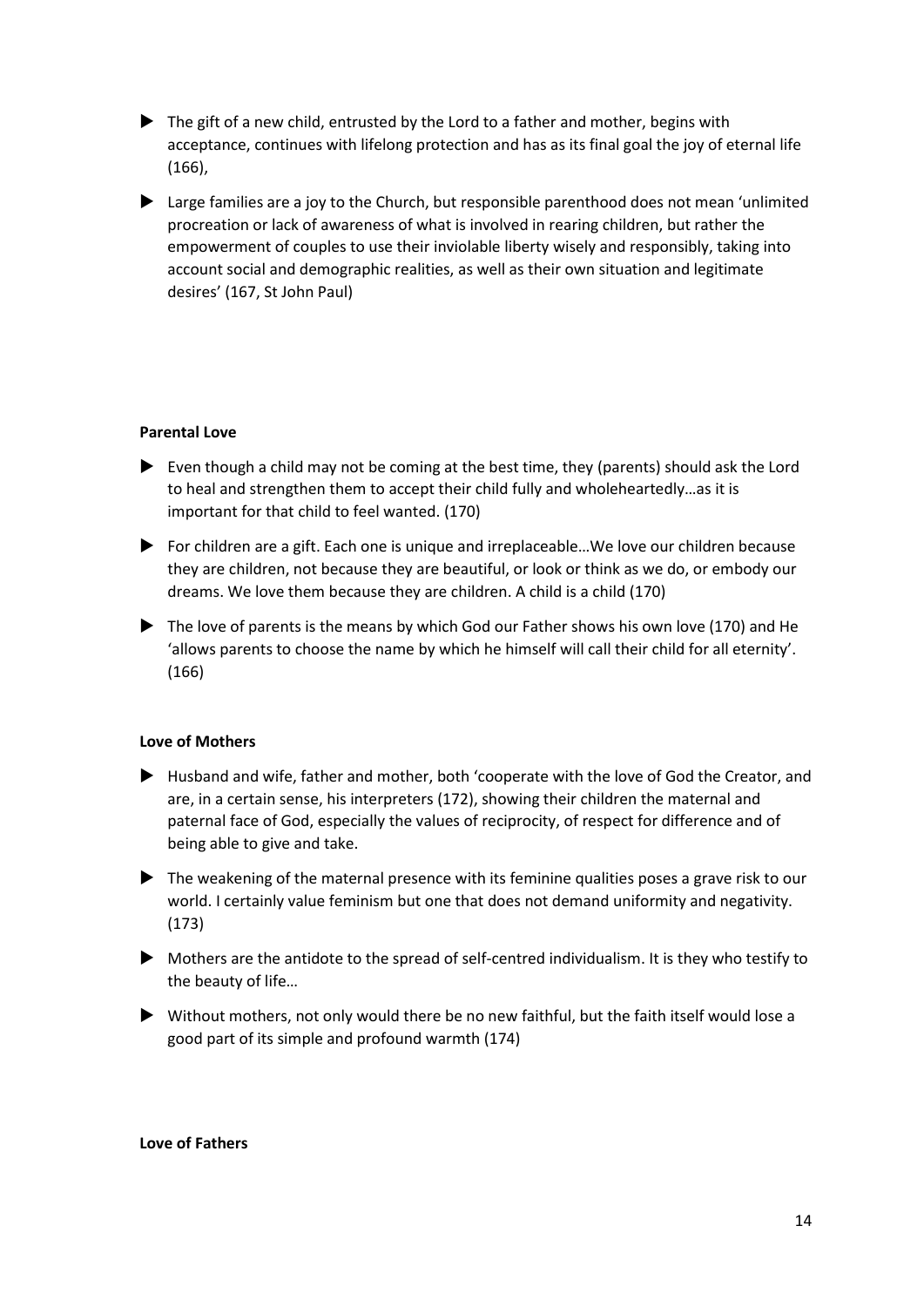- The clear and well-defined presence of both figures, female and male, creates the environment best suited for the growth of the child (175)
- $\blacktriangleright$  A father, for his part, helps the child to perceive the limits of life, to be open to the challenges of the wider world and to see the need for hard work and strenuous effort. (175)
- We often hear that ours is a 'society without fathers'. In Western culture, fathers are said to be symbolically absent, missing or vanished, (176) thus helping to bring an end to patriarchy and authoritarianism.
- $\blacktriangleright$  Yet in our day, the problem no longer seems to be the overbearing presence of the father, so much as his absence, his not being there (176)
- Some fathers feel they are useless or unnecessary, but the fact is children need to find a father waiting for them when they return home with their problems. They may try hard not to admit it, not to show it, but they need it. It is not good for children to lack a father and to grow up before they are ready. (177)

### **An Expanding Fruitfulness**

- Adoption, Fostering. Those without children can expand their marital love to embrace those who lack a proper family situation (179). Legislation should facilitate the adoption process, above all in the case of unwanted children, to prevent their abortion or abandonment.
- Social Impact: Families should not see themselves as a refuge from society, but instead go forth from their homes in a spirit of solidarity with others. In this way they become a hub for integrating persons into society and a point of contact between the public and private spheres. Married couples should have a clear awareness of their social obligations. With this, their affection does not diminish but is flooded with new light.(181)
- Christian marriages thus enliven society by their witness of fraternity, their social concern, their outspokenness on behalf of the underprivileged, their luminous faith and their active hope. Their fruitfulness expands and in countless ways makes God's love present in society. (184)

#### **Discerning the Body** (186)

- ▶ The Eucharist demands that we be members of the one body of the Church. We must not forget that the "mysticism" of the sacrament has a social character.
- When those who receive it turn a blind eye to the poor and suffering, or consent to various forms of division, contempt and inequality, the Eucharist is received unworthily.
- $\triangleright$  On the other hand, families who are properly disposed and receive the Eucharist regularly, reinforce their desire for fraternity, their social consciousness and their commitment to those in need.

#### **Life in the Wider Family**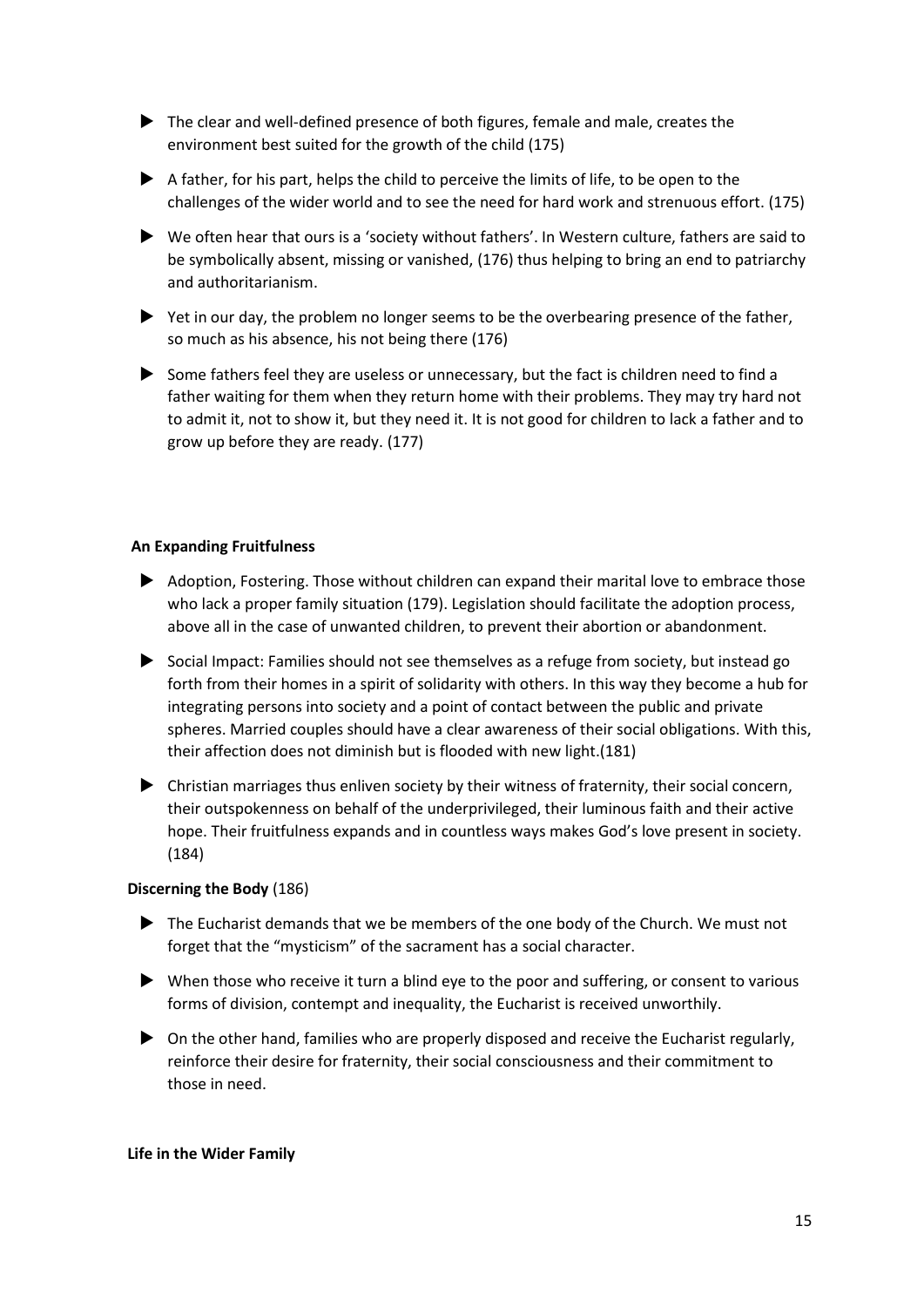- The individualism so prevalent today can lead to creating small nests of security, where others are perceived as bothersome or a threat (187).
- $\blacktriangleright$  Being sons and daughters: the great gift of life is the first gift that we received and " a society with children who do not honour parents is a society without honour…It is a society destined to be filled with surly and greedy young people" (189)
- Marriage challenges husbands and wives to find new ways of being sons and daughters (190)
- Relationships between brothers and sisters deepen with the passing of time, and the family itself introduces fraternity into the world. From this initial experience of fraternity, nourished by affection and education at home, the style of fraternity radiates like a promise upon the whole of society (194). (Paras 195 to 198 provide guidance on being an only child and being a member of a larger family.)

### **The Elderly**

- $\blacktriangleright$  The Church cannot and does not want to conform to a mentality of impatience, and much less of indifference and contempt, towards old age. (191).
- $\blacktriangleright$  We must awaken the collective sense of gratitude, of appreciation, of hospitality, which makes the elderly feel a living part of the community. (191)
- $\blacktriangleright$  The elderly help us to appreciate ' the continuity of the generations,' by their 'charism of bridging the gap'. Very often it is the grandparents who ensure that the most important values are passed down to their grandchildren, and many people can testify that they owe their initiation into the Christian life to their grandparents (192)
- A society that has no room for the elderly or discards them because they created problems has a deadly virus, it is torn from its roots (193).
- Attention to the elderly makes the difference in society. Does a society show concern for the elderly? Does it make room for the elderly? Such a society will move forward if it respects the elderly. (192)

# **STAGE 3 (b) TOWARDS A BETTER EDUCATION OF CHILDREN –** *(especially the role of parents)*

- Parents rely on schools to ensure basic instruction of their children, but can never completely delegate the moral formation of their children to others.(263)
- $\blacktriangleright$  What is most important is the ability lovingly to help them grow in freedom, maturity, overall discipline and real autonomy (262)
- It involves forming persons who readily understand that their own lives, and the life of the community, are in their hands and that freedom is itself a great gift.(262)
- $\triangleright$  Moral education has to do with cultivating freedom through ideas, incentives, practical applications, stimuli, rewards, examples, models, symbols, reflections, encouragement, dialogue and a constant rethinking of our way of doing things. (267)

### **The Value of Correction as an Incentive**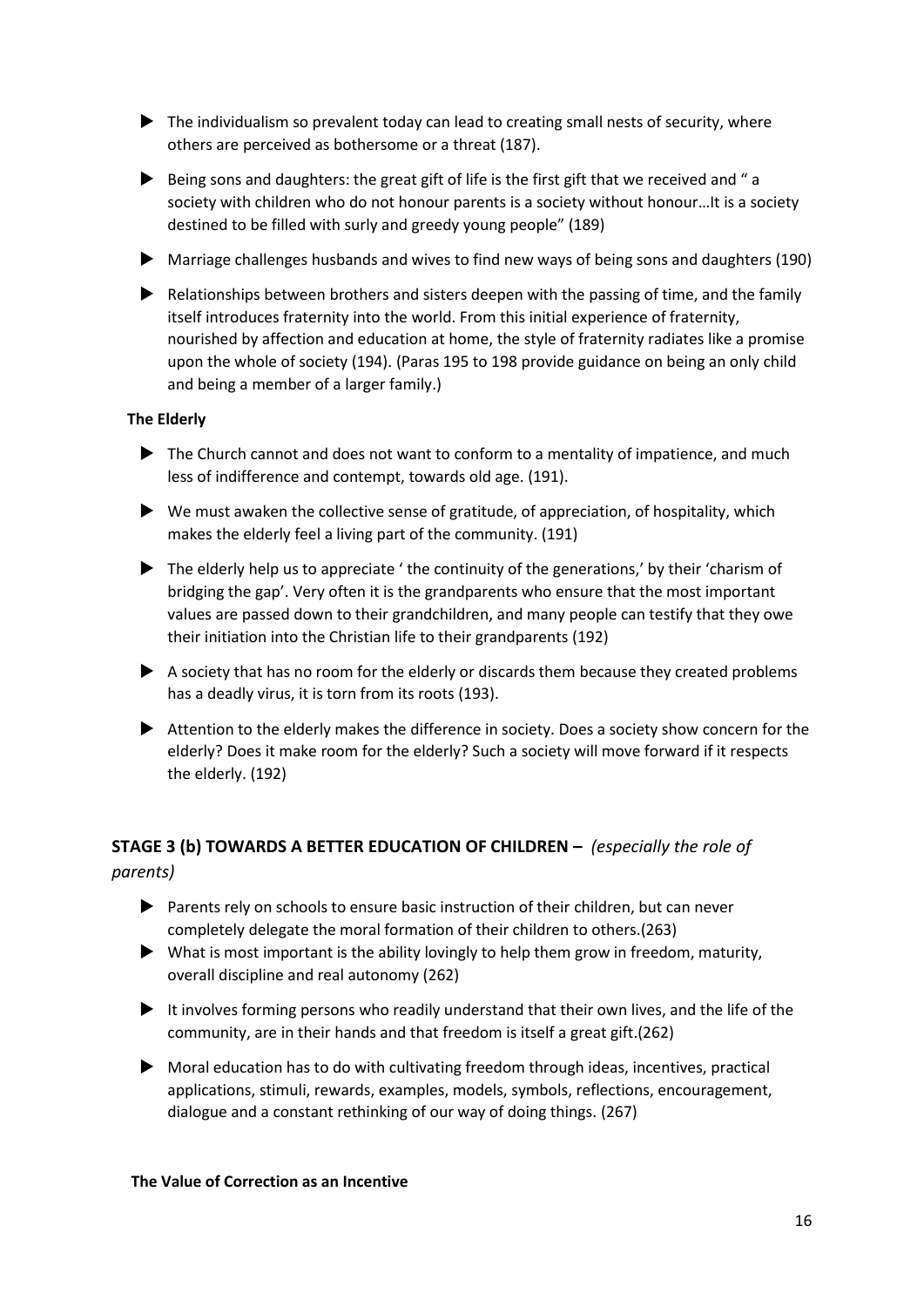- It is essential to help children and adolescents to realise that misbehaviour has consequences .... and their need to be encouraged to put themselves in other people's shoes and acknowledge the hurt they have caused, to seek forgiveness and repair harm done (268)
- Children who are lovingly corrected feel cared for and they perceive that they are individuals whose potential is recognised, but an attitude constantly prone to punishment would be harmful and not help children to realise some actions are more serious than others: 'Parents do not provoke your children (Eph 6:4;cf. Col.3.21) (269)
- Moral education entails asking of a child or a young person only those things that do not involve a disproportionate sacrifice and demanding only a degree of effort that will not lead to resentment or coercion. In demanding too much we may gain nothing and once free of our authority a child may possibly cease to do good. (271)

### **Parental Styles**

A balance has to be found between two equally harmful extremes (270).

- Permissive: would be to try to make everything revolve around the child's desires: such children will grow up with a sense of their own rights but not their responsibilities.
- Authoritarian: would be to deprive the child of an awareness of his or her dignity, personal identity and rights; such children end up overwhelmed by their duties and a need to carry out other people's wishes.
- Authoritative: achieving the right balance through patient realism(271-273)

### **Family Life as an Educational Setting**

- $\blacktriangleright$  Family is the first school of human values, where we learn the wise use of freedom. Certain inclinations develop in childhood and become so deeply rooted that they remain throughout life either as attractions to a particular value or a natural repugnance to certain ways of acting – many people act because they deem it to be right on the basis of what they learned, as if by osmosis, from their earliest years (274)
- The educational process that occurs between parents and children can be helped or hindered by the increasing sophistication of the communications and entertainment media. (278)
- In the family we can learn to be critical about certain messages sent by the various media. Sad to say some television programmes or forms of advertising often negatively influence and undercut the values inculcated in family life (including social media) (274). Use of electronic devices can keep families apart. Technological disconnect exposes them more easily to manipulation by those who would invade their private space with selfish interests (278).

### **Socialisation, Support from Catholic Schools**

The family is the primary setting for socialisation, since it is where we first learn to relate to others, to listen and share, to be patient and show respect, to help one another and live as one.(276)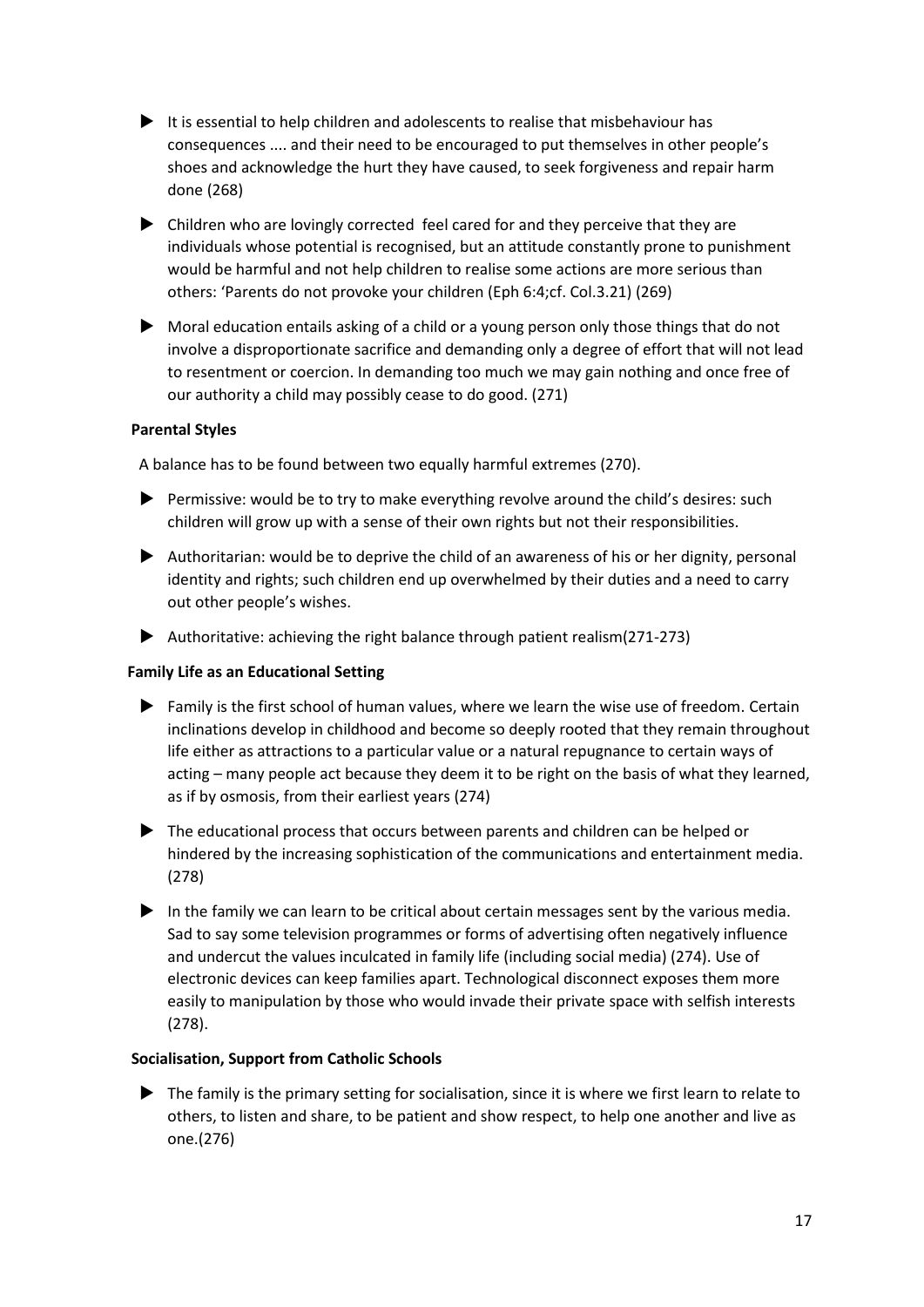- $\blacktriangleright$  We break out of our self- absorption and come to realise that we are living with and alongside others who are worthy of our concern, our kindness and affection (276)
- An education that fails to encourage sensitivity to human illness makes the heart grow cold; it makes young people "anesthetised" to the suffering of others, incapable of facing suffering and of living the experience of limitation (277)
- $\blacktriangleright$  'Catholic schools should be encouraged in their mission (working with parents) to help pupils grow into mature adults who can view the world with the love of Jesus and who can understand life as a call to serve God'. . For this reason ' the Church strongly affirms her freedom to set forth her teaching and the right of conscientious objection on the part of educators' (279, *both emphasised by Synod*)

### **Need for Sex Education**

- Vatican II spoke of the need for 'a positive and prudent sex education' to be imparted to children and adolescents as they grow older', with due weight being given to the advances in the psychological, pedagogical and didactic sciences' Have our educational institutions taken up the challenge? (280)
- It is not easy to approach the issue of sex education in an age when sexuality tends to be trivialised and impoverished, so it must be seen within the broader framework of an education for love, for mutual self- giving. (280)
- It must also include helping them develop a critical sense in dealing with the onslaught of new ideas and suggestions, the flood of pornography and the overload of stimuli that can deform sexuality. (281)
- Modesty is a natural means whereby we defend our personal privacy and prevent ourselves from being turned into objects to be used (282)
- Young people should not be deceived into confusing two levels of reality: sexual attraction creates for the moment , the illusion of union, yet, without love, this "union" leaves strangers as far apart as they were before.(284)

### **Passing on the Faith**

- Raising children calls for an orderly process of handing on the faith. This is made difficult by current lifestyles, work schedules, and the complexity of today's world, where many people keep up a frenetic pace to survive.(287)
- $\blacktriangleright$  Even so, the home must continue to be the place where we learn to appreciate the meaning and beauty of the faith, to pray and serve our neighbour, beginning with baptism, where mothers who bring their children 'cooperate in the sacred birthing' (St. Augustine) (287)
- Handing on the faith presumes that parents themselves genuinely trust God, seek him and sense their need for him, for only in that way does 'one generation laud your works to another and declare your mighty acts' (Ps 144.4) and 'fathers make known to children your faithfulness' (Is 38:19)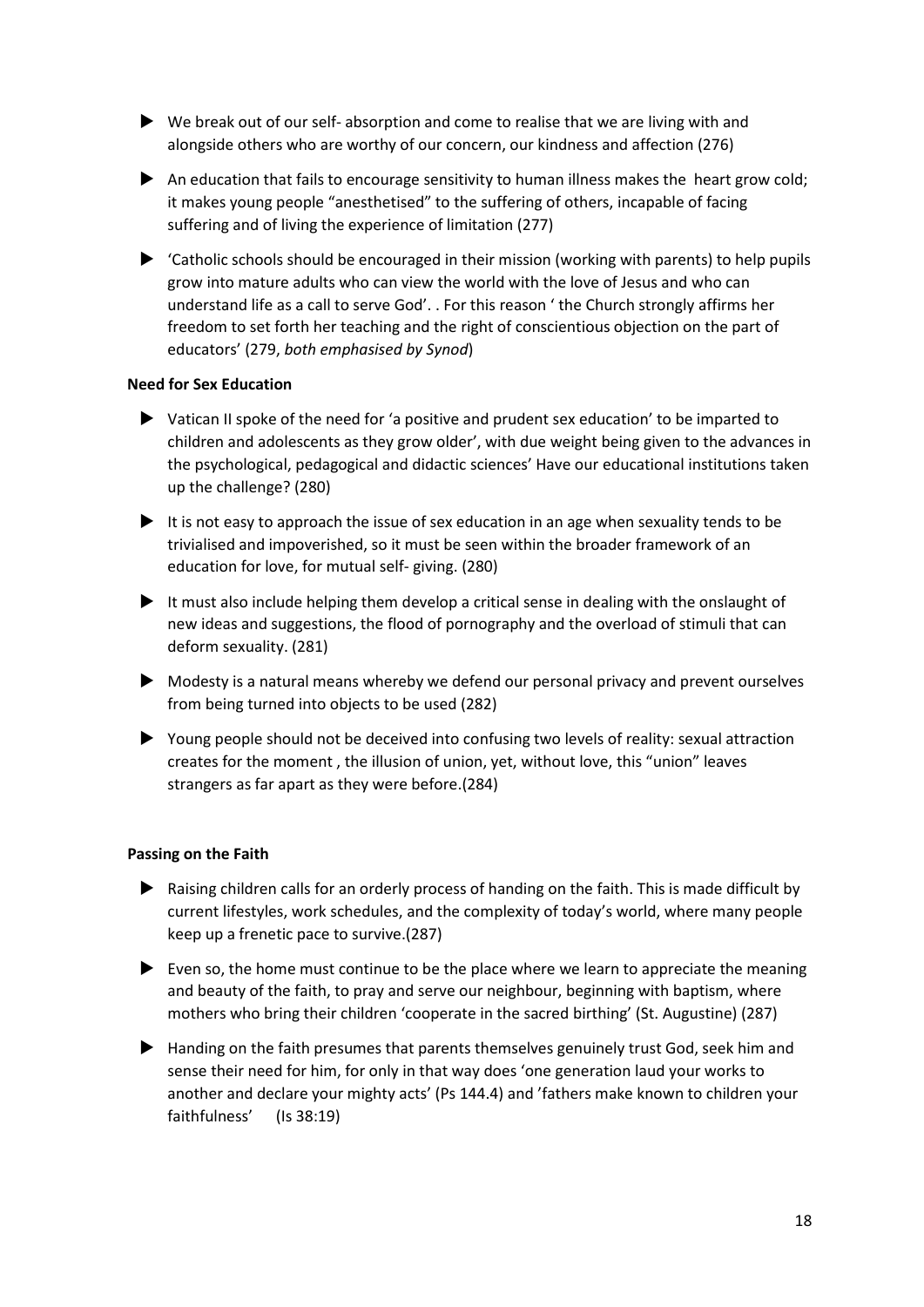#### **Education in the Faith in the Home**

- Education in the faith has to adapt to each child, since older resources and recipes do not always work ….need for sensitivity to their patterns of growth – spiritual experience is not imposed but freely proposed. (288)
- $\blacktriangleright$  Essential that children actually see that, for their parents, prayer is something truly important. Hence moments of family prayer and acts of devotion can be more powerful than any catechism class or sermon (288)
- $\blacktriangleright$  The work of handing on the faith to children, in the sense of facilitating its expression and growth, helps the whole family in its evangelising mission.

### **Family – Agent of Pastoral Activity**

Its agency of pastoral activity includes:

Explicit proclamation of the Gospel and its legacy of witness, namely:

- $\triangleright$  solidarity with the poor, openness to a diversity of people,
- $\blacktriangleright$  the protection of creation,
- moral and material solidarity with other families, including those most in need,
- commitment to the promotion of the common good and the
- $\blacktriangleright$  transformation of unjust social structures, beginning in the territory

where the family lives. (Synod) (290)

 $\blacktriangleright$  'We come to believe in the love God has for us' (1 Jn 4:16) Only on the basis of this experience will the Church's pastoral care for families enable them to be both domestic Churches and a leaven of evangelisation in society.

### **Scripture, Church Teaching and Spirituality**

*The Chapters 1, 2, and 9 (final chapter) examine marriage and the family in the light of the Word of God (1), Church teaching (2) and Spirituality (9). These can be read and reflected on together, possibly before or after engaging with the chapters on marriage and the family and seeing how they are grounded in the Church's beliefs, experience and practices.* 

### **Stage 4 (a) IN THE LIGHT OF THE WORD (CH 1)**

The succinct presentation in this Chapter (10 pages) provides excellent material for reflection, prayer and discussion. The following are just a few quotations indicating the richness of the content

 The Bible is full of families, births, love stories and family crises. This is true from its very first page, with the appearance of Adam and Eve's family with all its burden of violence but also its enduring strength (cf. Gen 4) to its very last page, where we behold the wedding feast of the Bride and the Lamb (Rv 21:2,9) (8)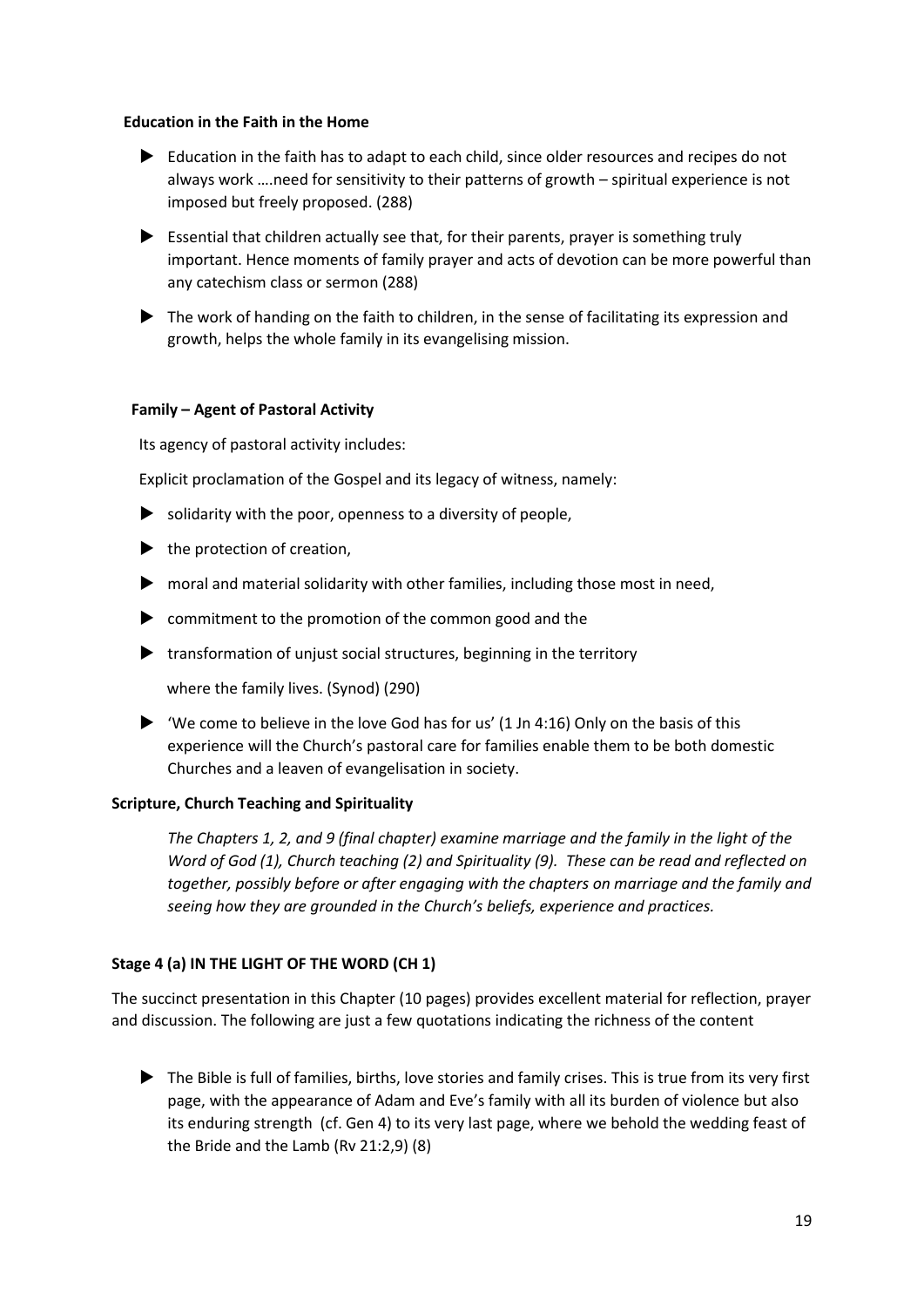You and your wife

- ▶ They (husband and wife) embody the primordial divine plan clearly spoken of by Christ himself:' Have you not read that he who made them from the beginning made them male and female?' (Mt 19:4), echoed in Gen 2:24 ….'Therefore a man shall leave his father and mother and cleave to his wife, and they shall become one flesh.' (9)
- It is striking that that the 'image of God' here refers to the couple, 'male and female.'  $\ldots$ God's transcendence (however) is preserved, yet inasmuch as he is also the Creator, the fruitfulness of the human couple is a living and effective 'image', a visible sign of his creative act.(10)
- $\blacktriangleright$  The couple that loves and begets life is a true living icon not an idol like those of stone or gold prohibited by the Decalogue – capable of revealing God the Creator and Saviour. For this reason, fruitful love becomes a symbol of God's inner life. (cf. Gn 1:28;9:7;17:2- 5,16;28:3;35:11;48:3-4).(11)
- $\blacktriangleright$  'The man shall be joined to his wife, and the two shall become one' (Mt 19:5; cf.Gn 2:24)…..The marital union is thus evoked not only in its sexual and corporal dimension, but also in its voluntary self-giving in love. The result of this union is that the two' become one flesh' both physically and in the union of their hearts and lives, and, eventually, in a child, who will share not only genetically but also spiritually in the 'flesh' of both parents. (13)

Your children are as the shoots of an olive tree

- If the parents are in some sense the foundations of the home, the children are like the ' living stones' of the family (cf.1.Pt 2:5) (14)
- $\blacktriangleright$  We know that the New Testament speaks of 'churches that meet in homes' (cf.1 Cor 16:19; Rm 16:5;Col 4:15;Phil 2). A family's living space could turn into a domestic church, a setting for the Eucharist, the presence of God seated at its table. We can never forget the image found in the Book of Revelation, where the Lord says : 'Behold I stand at the door and knock; if anyone hears my voice and opens the door, I will come to him and eat with him, and he with me. (RV 3:20) (15)
- The family is the place where parents become their children's first teachers in the faith. They learn this 'trade', passing it down from one person to another. 'When in time to come your son asks ……You shall say to him….' (EX 13:14) (16)
- Children, for their part, are called to accept and practice the commandment: 'Honour your father and your mother' (Ex 20:12). Here the verb to 'honour' has to with the fulfilment of family and social commitments; these are not to be disregarded under the pretence of religious motives (cf. Mk 7: 11-13). (17)
- $\blacktriangleright$  (Jesus) shows the need for other, deeper bonds even within the family: 'My mother and my brethren are those who hear the word of God and do it.' (Lk 8.21).(18)
- (Jesus) goes so far as to present (children) as teachers, on account of their simple trust and spontaneity towards others. 'truly I say to you, unless you turn and become like children, you will never enter the kingdom of heaven. Whoever humbles himself like this child, he is the greatest in the kingdom of heaven' (Mt 18:34) (18)

A path of suffering and blood

The idyllic picture presented in Psalm 28 is not at odds with a bitter truth found throughout sacred Scripture, that is, the presence of pain, evil and violence that break up families and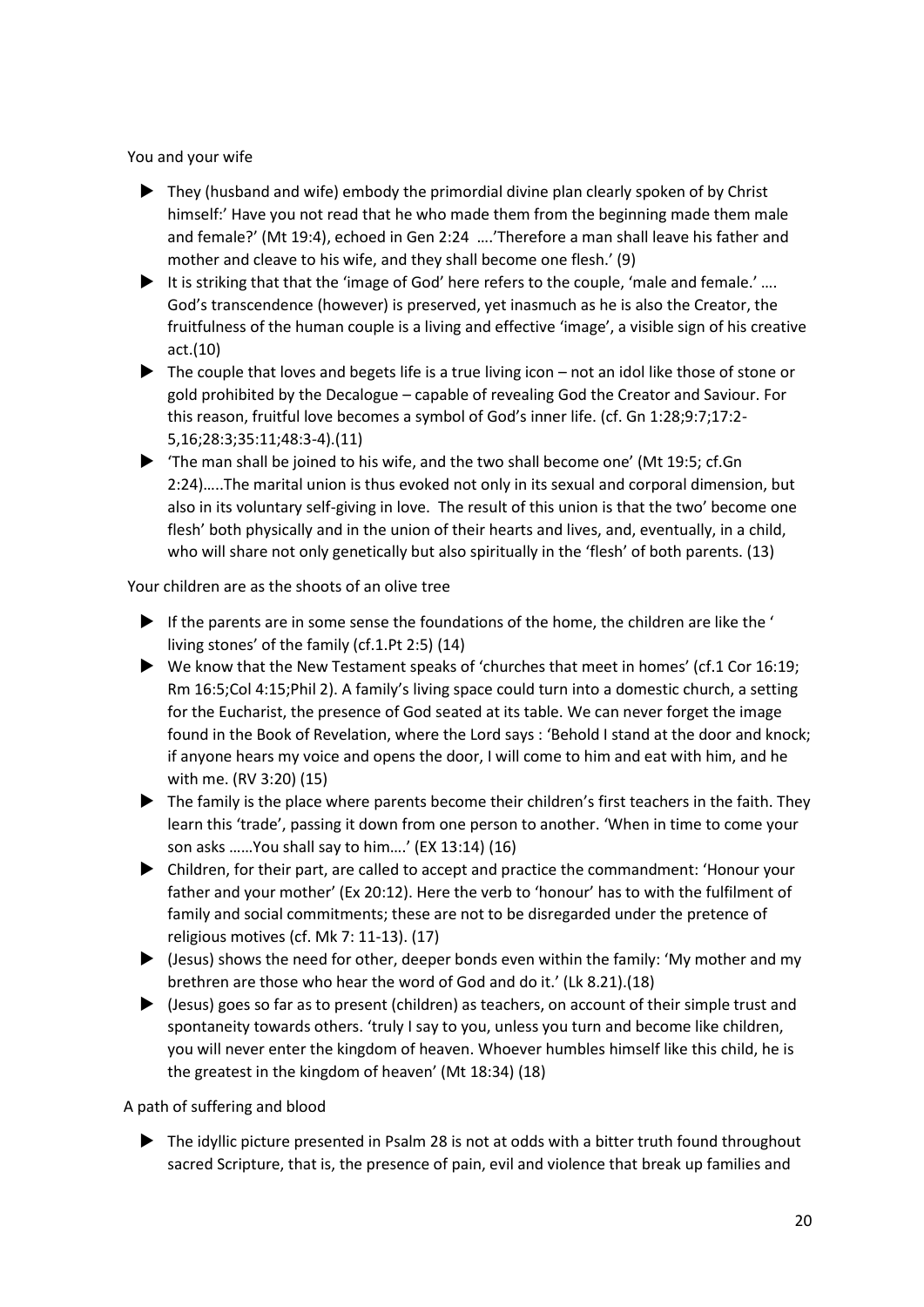their communion of life and love. For good reason Christ's teaching on marriage (cf. Mt 19:3- 9) is inserted within a dispute about divorce.(19)

- This thread of suffering and blood shed runs through numerous pages of the Bible, beginning with Cain's murder of his brother Abel (20). *(Further examples in 20 and 21)*
- The word of God is not a series of abstract ideas but rather a source of comfort and companionship for every family that experiences difficulties or suffering. For it shows them the goal of their journey, when God ,will wipe away every tear from their eyes, and death shall be no more, neither shall there be mourning nor crying nor pain any more (Rv 21:4) (22)

## The work of your hands

- $\blacktriangleright$  At the beginning of Psalm 128, the father appears as a labourer who by the work of his hands sustains the physical well- being and tranquillity of his family ' You shall eat the fruit of the labour of your hands; you shall be happy, and it shall be well with you.' (Ps 128:2).(23)
- $\blacktriangleright$  (The Apostle) Paul was so convinced of the necessity of work that he laid down a strict rule for his communities: ' If anyone will not work, let him not eat.' (2 Th 3: 10; cf. 1 Th 4: 11). (24)
- $\blacktriangleright$  This having been said we can appreciate the suffering created by unemployment and the lack of steady work as reflected in the Book of Ruth, Jesus' own parable of the labourers forced to stand idly in the town square (Mt 20: 1-16) …..these realities are present in many countries today …(taking their) toll on the serenity of family life (25)
- $\blacktriangleright$  Nor can we overlook the social degeneration brought about by sin, as, for example, when human beings tyrannise nature, selfishly and even brutally ravaging it. (26)

### The tenderness of an embrace

- $\triangleright$  Christ proposed as the distinctive sign of his disciples the law of love and the gift of self for others. (cf. Mt 22: 39; Jn 13:34).(27)
- Against this backdrop of love so central to the Christian experience of marriage and the family, another virtue stands out, one often overlooked in our world of frenetic and superficial relationships. It is tenderness. (28)
- Among the examples of tenderness in Scripture given are " the touching words that the prophet Hosea puts on God's lips: 'When Israel was a child, I loved him….I took them up in my arms….I led them with cords of compassion, with the bonds of love, and I became to them as one who eases the yoke on their jaws, and I bent down to them and fed them'. (Hos 11:1,3-4). (28)

### (Conclusions)

- $\blacktriangleright$  With a gaze of faith and love, grace and fidelity, we have contemplated the relationship between human families and the divine Trinity. ….The family is called to join in daily prayer, to read the word of God and to share in Eucharistic communion, and thus to grow in love and become ever more fully a temple in which the Spirit dwells. (29)
- ▶ The treasury of Mary's heart ... contains the experiences of every family, which she cherishes. For this reason, she can help us understand the meaning of these experiences and to hear the message God wishes to communicate through the life of our families. (30).

# **STAGE 4 (b) LOOKING TO JESUS: THE VOCATION OF THE FAMILY (CH 3)**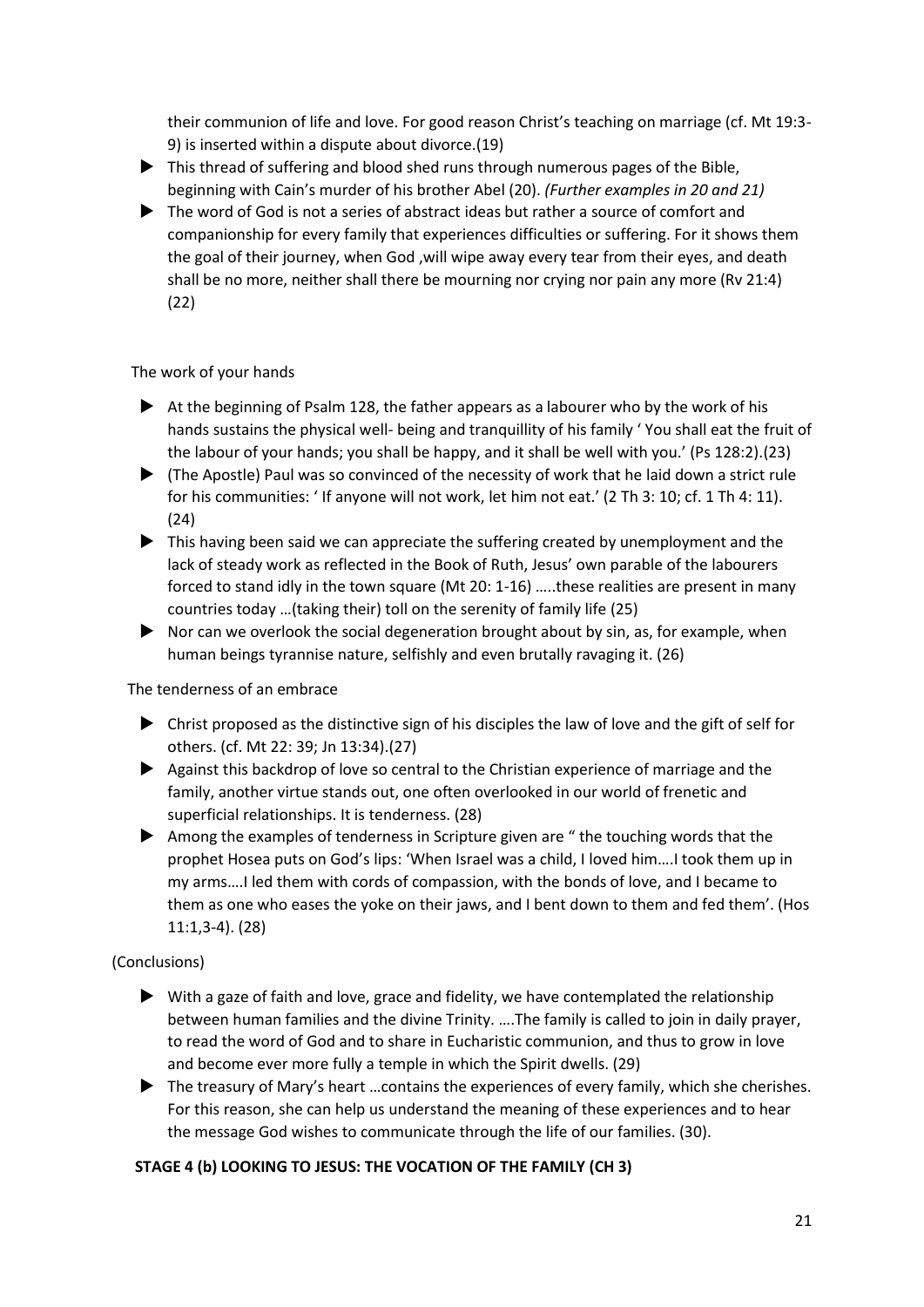In and among families, the Gospel message should always resound; the core of the message, the kerygma, is what is 'most beautiful, most excellent, most appealing and at the same time most necessary.'….In effect, 'all Christian formation consists of entering more deeply into the kerygma. (58)

Jesus restores and fulfils God's Plan

- The New Testament strongly emphasises the need to safeguard God's gift: 'Let marriage be held in honour among all, and let the marriage bed be undefiled.' (Heb 13:4) The divine gift includes sexuality: 'Do not refuse one another' (1 Cor 7:5)
- ▶ The indissolubility of marriage .... should not be viewed as a "yoke" imposed on humanity, but as a "gift" granted to those who are joined in marriage (62)
- $\blacktriangleright$  The spousal covenant, originating in creation and revealed in the history of salvation, takes on its full meaning in Christ and his Church. Through his Church Christ bestows on marriage and the family the grace necessary to bear witness to the love of God and to live the life of Communion. (63)
- (The) mystery of Christmas and the secret of Nazareth (exude) the beauty of family life! It was this that so fascinated Francis of Assisi, Theresa of the Child Jesus and Charles de Foucauld, and continues to fill Christian families with joy.(65)
- Nazareth teaches us the meaning of family life, its loving communion its simple and austere beauty, its sacred and inviolable character. May it teach how sweet and irreplaceable is its training, how fundamental and incomparable its role in the social order (Paul VI) (66)

The Family in the Documents of the Church

- The Pastoral Constitution, Gaudium et Spes, (VAT.II) was concerned to promote the dignity of marriage and the family (cf Nos 47-52). 'The Constitution' defined marriage as a community of life and love (cf48) placing love at the centre of the family….' (67)
- ▶ The exercise of responsible parenthood requires that husband and wife, keeping a right order of priorities, recognise their own duties towards God, themselves, their families and human society' (No10).
- $\triangleright$  St John Paul II devoted special attention to the family in his catechesis on human love, in his Letter to Families *Gratissimam Sane* and particularly in his Apostolic Exhortation *Familiaris Consortio,* …..(defining) the family as the way of the Church (69)
- Pope Benedict XVI in his encyclical Caritas in Veritate, highlighted the importance of love as a principle of life in society (cf. 44), a place where we learn the experience of the common good.' (70)

The Sacrament of Matrimony

- $\blacktriangleright$  Marriage is a vocation, in as much as it is a response to a specific call to experience conjugal love as an imperfect sign of the love between Christ and the Church. Consequently, the decision to marry and to have a family ought to be the fruit of a process of discernment (72)
- Neither of the spouses will be alone in facing whatever challenges may come their way. Both are called to respond to God's gift with commitment, creativity, perseverance and daily effort. …(.invoking) the assistance of the Holy Spirit who consecrated their union…. , (74)
- In the Church's Latin tradition, the ministers of the sacrament of marriage are the man and woman who marry; by manifesting their consent and expressing it physically, they receive a great gift (75)

Seeds of the Word and Imperfect Situations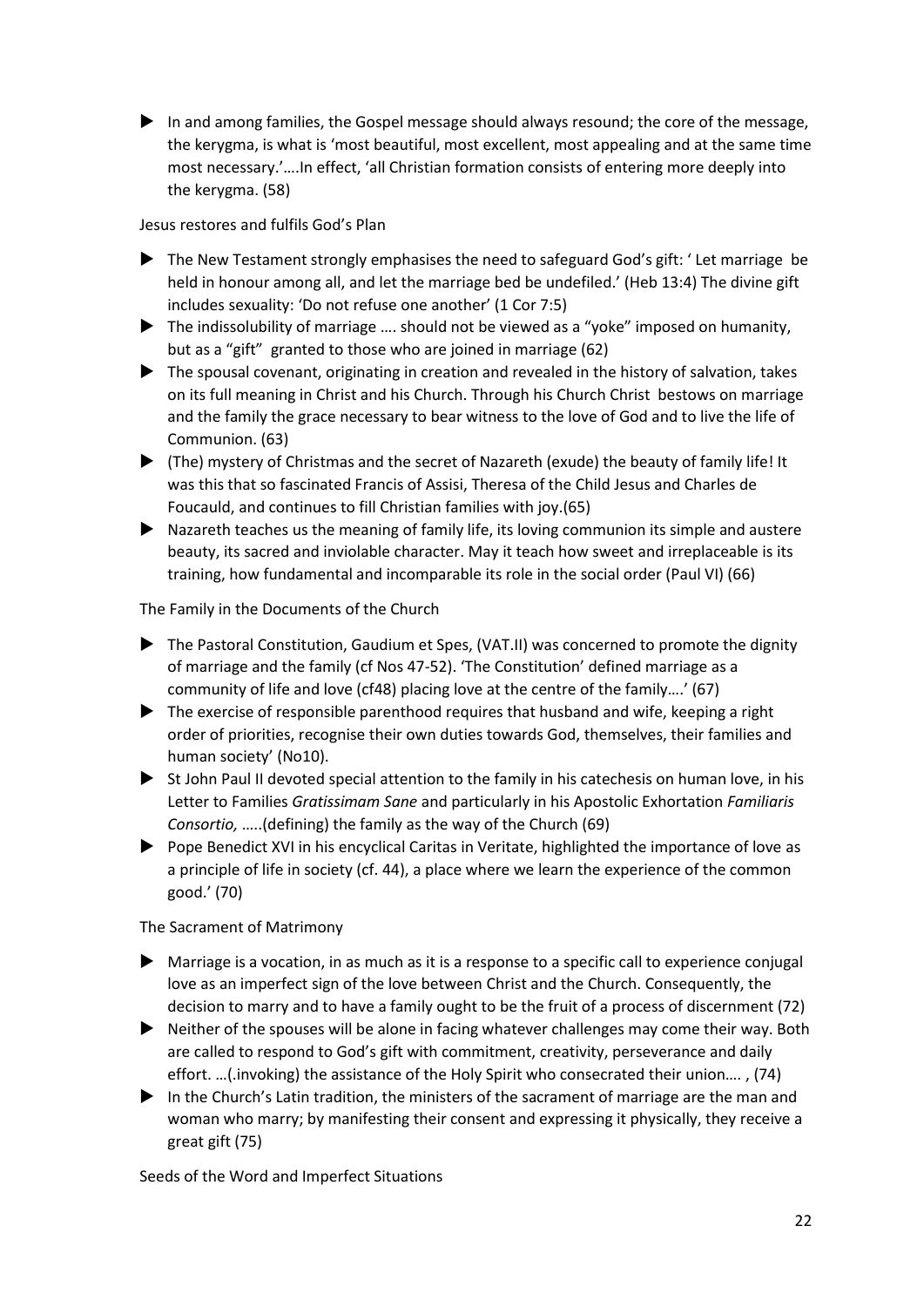- It is particularly helpful to understand in a Christocentric key  $\dots$  the good of the spouses (bonum coniugum) which includes unity, openness to life, fidelity, indissolubility and, within Christian marriage, mutual support on the path towards complete friendship with the Lord. (77)
- When faced with difficult situations and wounded families, it is always necessary to recall this general principle: ' Pastors must know that, for the sake of truth, they are obliged to exercise careful discernment of situations (Familiaris Consortio, 84) (79

The Transmission of Life and the Rearing of Children

- From the outset, love refuses every impulse to close in on itself; it is open to a fruitfulness that draws it beyond itself. Hence no genital act of husband and wife can refuse this meaning, even when for various reasons it may not always in fact beget a new life (80).
- Thus the Creator made man and woman share in the work of his creation and, at the same time, made them instruments of his love, entrusting to them the responsibility for the future of mankind, through the transmission of human life (81)
- $\triangleright$  So great is the value of a human life, and so inalienable the right to life of an innocent child growing in the mother's womb, that no alleged right to one's own body can justify a decision to terminate that life, which is an end in itself and which can never be considered the 'property' of another human being. (83).
- Overall education of children is a 'most serious duty' and at the same time a 'primary right' of parents………Schools do not replace parents, but complement them. This is a basic principle: 'all other participants in the process of education are only able to carry out their responsibilities in the name of the parents, with their consent and, to a certain degree, with their authorisation (84).
- $\blacktriangleright$  Still, 'a rift has opened up between the family and society, between family and the school; the educational pact today has been broken and thus the educational alliance between society and the family is in crisis. (84).
- $\blacktriangleright$  (The Church) must always (help parents) to appreciate their proper role and to realise that by their reception of the sacrament of marriage they become ministers of their children's education. In educating them, they build up the Church, and in so doing, they accept a God given vocation. (85)

The Family and the Church

- Within the family " which could be called the domestic church" (Lumen Gentium, 11) .... one learns endurance and the joy of work, fraternal love, generous-even repeated-forgiveness, and above all divine worship in prayer and the offering of one's life." (Catechism of the Catholic Church,1657) (86)
- The Church is a family of families, constantly enriched by the lives of all those domestic churches… The safeguarding of the Lord's gift in the sacrament of matrimony is a concern not only of individual families but of the entire Christian Community.(87)

### **STAGE 3 (c) THE SPIRITUALITY OF MARRIAGE AND THE FAMILY (Ch 9)**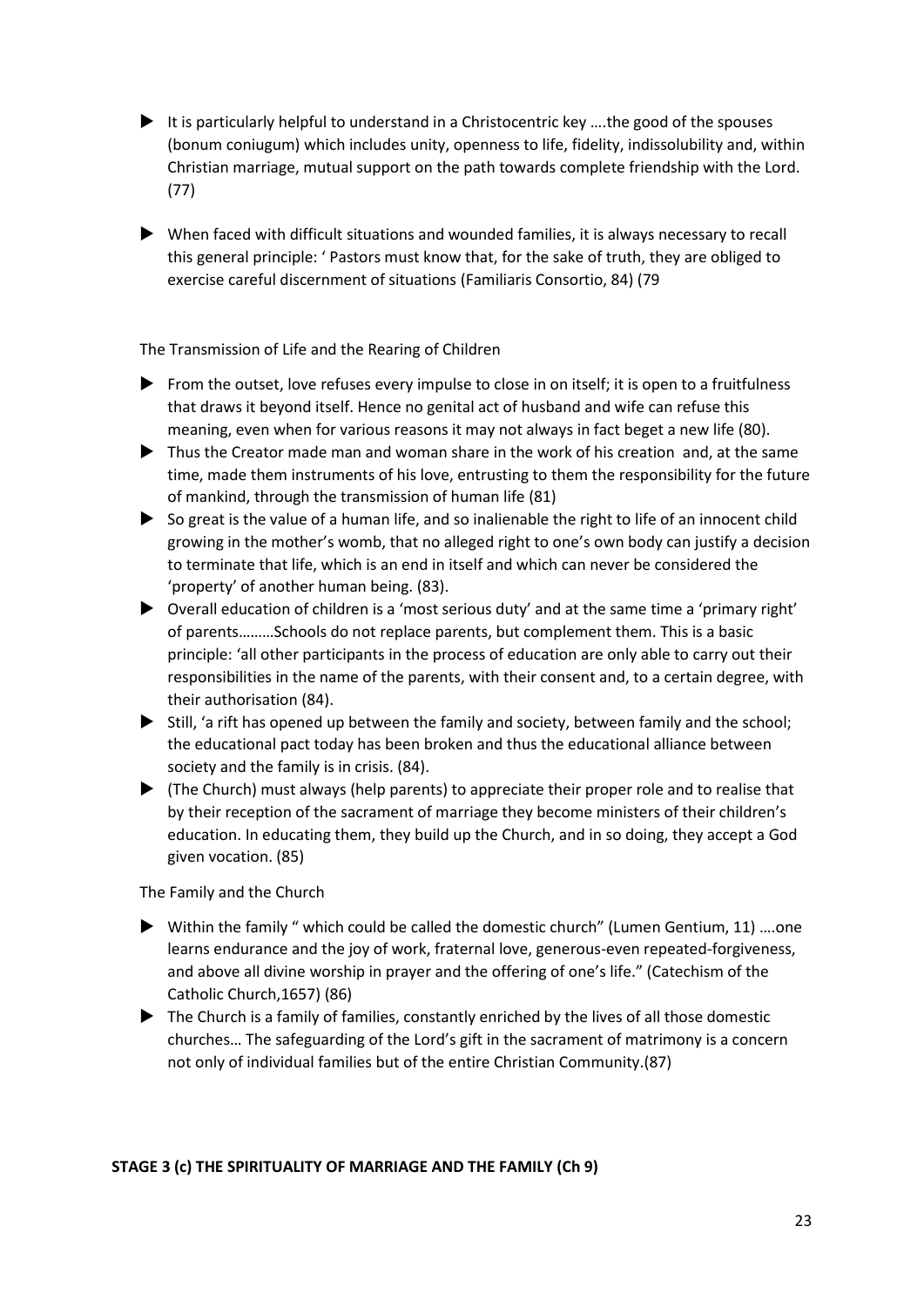Vatican II stated that lay spirituality will take its particular character from the circumstances of…married and family life, and that family cares should not be foreign to that spirituality. (313)

A spirituality of supernatural communion

- The Lord's presence dwells in real and concrete families, with all their daily troubles, and struggles, joys and hopes. …This mutual concern 'brings together the human and the divine, for it is filled with the love of God. In the end, marital spirituality is a spirituality of the bond, in which divine love dwells (315).
- $\blacktriangleright$  A positive experience of family communion is a true path to daily sanctification and mystical growth, a means for deeper union with God……..Hence, those who have deep spiritual aspirations should not feel that the family detracts from their growth in the life of the Spirit, but rather see it as a path which the Lord is using to lead them to the heights of mystical union. (316)

Gathered in prayer in the light of Easter

- If a family is centred on Christ, he will unify and illumine its entire life. Moments of pain and difficulty will be experienced in union with the Lord's cross, and his closeness will make it possible to surmount them……moments of joy, relaxation, celebration and even sexuality can be experienced as sharing in the full life of the resurrection. (317)
- Family prayer is a special way of expressing and strengthening this paschal faith. A few minutes can be found each day to come together before the living God, to tell him our worries, to ask for the needs of our family, to pray for someone experiencing difficulty, to ask for help in showing love, to give thanks for life and for its blessings, and to ask Our Lady to protect us beneath her maternal mantle. ….(318)
- $\blacktriangleright$  The Eucharist is the sacrament of the new covenant, where Christ's redemptive work is carried out (cf. Lk 22.20). The close bond between married life and the Eucharist thus becomes all the more clear. For the food of the Eucharist offers the spouses the strength and incentive needed to live the marriage covenant each day as a 'domestic church' (318

A spirituality of exclusive and free love

- Marriage is also the experience of belonging completely to another person. Spouses accept the challenge and aspiration of supporting one another, growing old together, and in this way reflecting God's own faithfulness……..(319)
- Every morning, on rising, we reaffirm before God our decision to be faithful, come what may in the course of the day. And all of us, before going to sleep, hope to wake up and continue this adventure, trusting in the Lord's help …..(thus becoming for each other) a sign and instrument of the closeness of the Lord, who never abandons us: ' Lo, I am with you always, to the close of the age' (Mt: 28:20) (319)
- No one but God (however) can presume to take over the deepest and most personal core of the loved one; he alone can be the ultimate centre of their life….the principle of spiritual realism requires that one spouse not presume that the other can completely satisfy his or her needs…..and to stop expecting from (that spouse) something that is proper to God alone.(320)
- The space which each spouse makes exclusively for their personal relationship with God not only helps to heal the hurts of life in common, but also enables the spouses to find in the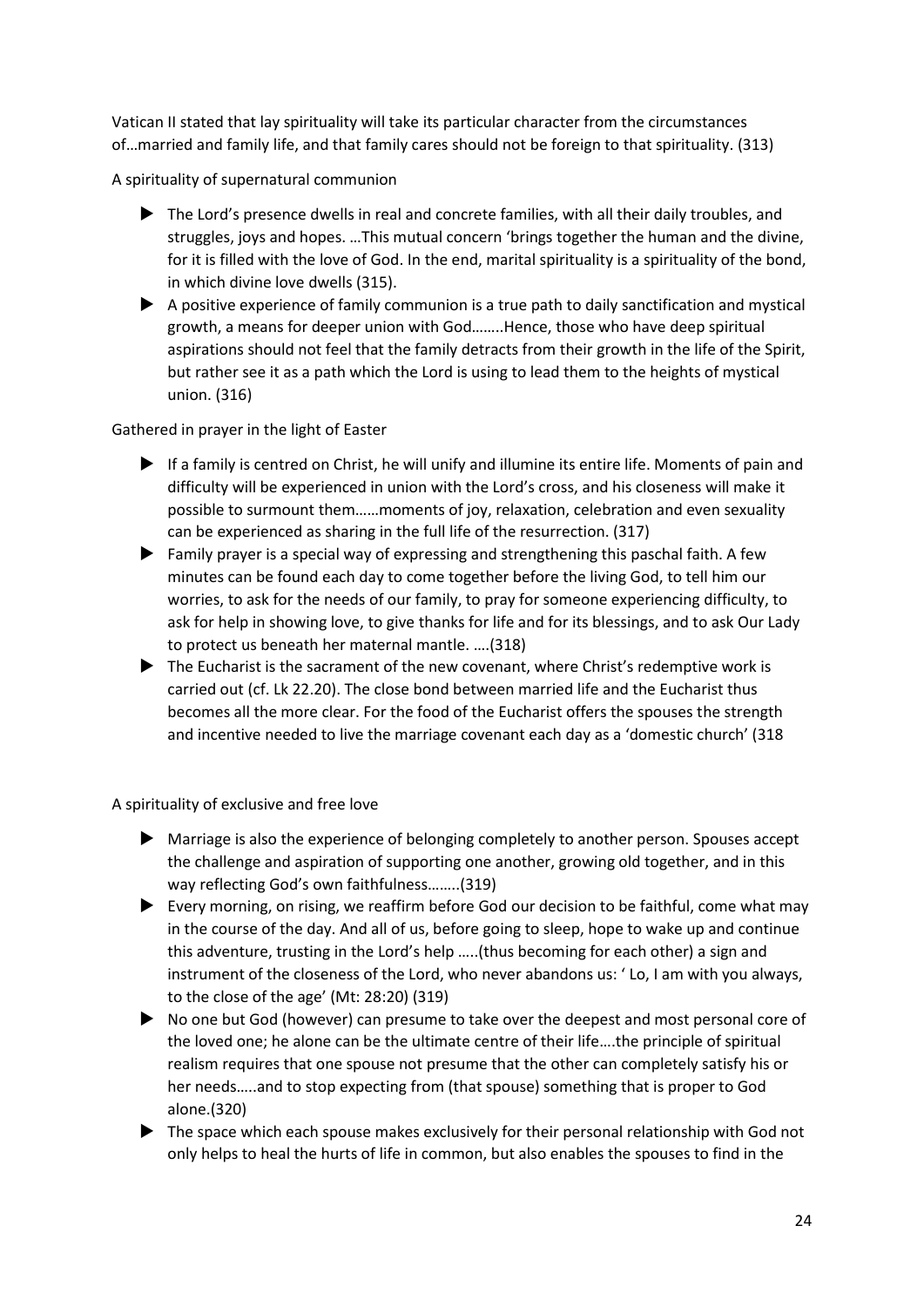love of God the deepest source of meaning in their own lives. Each day we have to invoke the help of the Holy Spirit to make this interior freedom possible.(320)

A spirituality of care, consolation and incentive

- $\blacktriangleright$  "Christian couples are, for each other, for their children, and for their relatives, co-operators of grace and witnesses of the faith'…..Life as a couple is a daily sharing in God's creative work, and each person is for the other a constant challenge from the Holy Spirit…..the two are thus mutual reflections of that divine love which comforts with a word, a look, a helping hand, a caress, an embrace.(321)
- Marital fruitfulness involves helping others, for to love anybody is to expect from him something which can neither be defined nor foreseen; it is at the same time in some way to make it possible for him to fulfil this expectation'. This in itself is a way to worship God, who has shown so much good in others in the hope that we will make it grow. (322)
- $\blacktriangleright$  We are constantly reminded that each of those who live with us merits complete attention, since he or she possesses infinite dignity as an object of the Father's immense love…..Tenderness is expressed in a particular way by exercising loving care in treating the limitations of the other, especially when they are evident. (323)
- When a family is welcoming and reaches out to others, especially the poor and the neglected, it is ' a symbol, witness and participant in the Church's motherhood'……The family lives its spirituality precisely by being at one and at the same time a domestic church and a vital cell for transforming the world. (324, and Cf. Compendium of the Social Doctrine of the Church, 248 to 254)
- (To repeat) No family drops down from heaven perfectly formed; families need constantly to grow and mature in the ability to love. ….(This) allows us to see in proper perspective the historical journey which we make as families, and in this way to stop demanding of our interpersonal relationships, a perfection, a purity of intentions and a consistency which we will only encounter in the Kingdom to come. It also keeps us from judging harshly those who live in situations of frailty(325)
- ….May we never lose heart because of our limitations, or ever stop seeking that fullness of love and communion which God holds out before us. (325).

# **STAGE 4 (a) SOME PASTORAL PERSPECTIVES (CH 6)**

The dialogue that took place during the Synod raised the need for new pastoral methods…..*Different communities will have to devise more practical and effective initiatives that respect both the Church's teaching and local problems and needs*. (199)

Proclaiming the Gospel of the Family Today

- $\blacktriangleright$  ... It is important that people experience the Gospel of the family as a joy that "fills hearts" and lives" because in Christ we have been " set free from sin, sorrow, inner emptiness and loneliness." (Evangelii Gaudium, 1) ….Enabling families to take up their role as active agents of the family apostolate calls for an effort at evangelisation and catechesis inside the family (200)
- ▶ Pastoral care for families.....consists not merely in presenting a set of rules, but in proposing values that are clearly needed today, even in the most secularised of countries… (needing also unambiguously) to denounce cultural, social, political and economic factors….that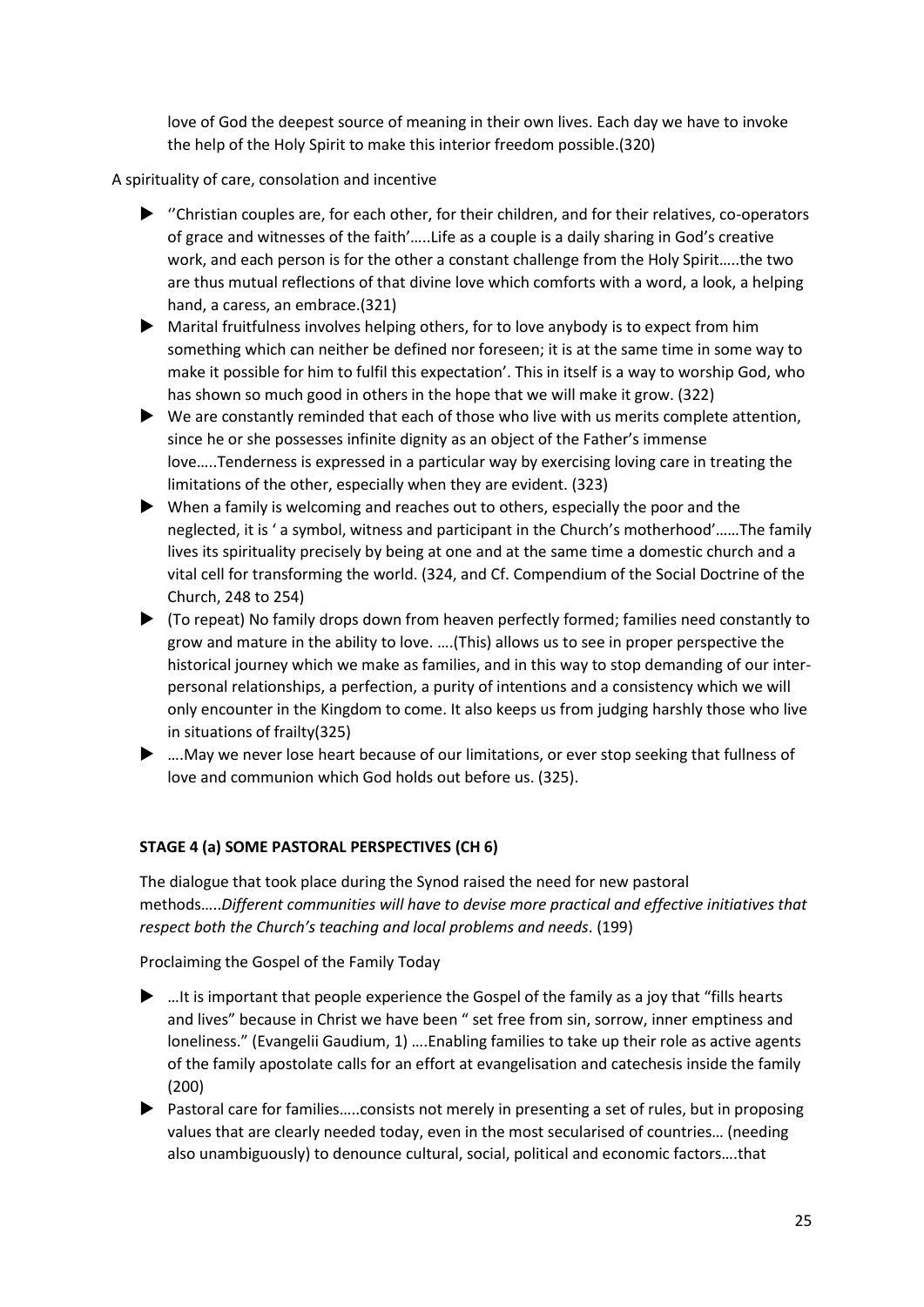prevent authentic family life and lead to discrimination, poverty, exclusion and violence…..(201)

- Consequently, dialogue and cooperation need to be fostered with societal structures and encouragement given to lay people who are involved as Christians, in the cultural and socialpolitical fields. (201)
- Family bonds are essential for reinforcing healthy self-esteem. It is important for families to be part of the seminary process and priestly life, since they help to reaffirm these and to keep them well grounded in reality. It is helpful for seminarians to combine time in the seminary with time spent in parishes.(203)
- The response to the consultation also insisted on the need for training lay leaders, who can assist with the pastoral care of families (with the help of other professionals. The latter), especially those with practical experience, help keep pastoral initiatives grounded in the real situations and concrete concerns of families.(204)

All this in no way diminishes, but rather complements, the fundamental value of spiritual direction, the rich spiritual treasures of the Church, and sacramental Reconciliation (204).

### Preparing Engaged Couples for Marriage

The Synod Fathers stated in a number of ways that we need to help young people discover the dignity and beauty of marriage.(205)

*(Guidance on this and on the preparation of the celebration (of marriage) is given in paragraphs 205 to 216.).* 

Accompanying the First Years of Married Life

- It is important that marriage be seen as a matter of love, that only those who freely choose and love one another may marry. When love is merely physical attraction or a vague affection, spouses become particularly vulnerable once this affection wanes or physical attraction diminishes……(If there is not adequate preparation for whatever reason)…the newly married couple need to complete a process that should have taken place during their engagement (217)
- Need for emphasis that union is real and irrevocable, confirmed and consecrated by the sacrament of matrimony…(and) wedding is just a beginning. A persistently critical attitude towards one's partner is a sign that the marriage was not entered into as a project to be worked on together, with patience, understanding, tolerance and generosity….. (Their relationship) can only benefit from sitting down and talking to one another about how, concretely, they plan to achieve their goal. (218).
- $\blacktriangleright$  Hope bids us live fully in the present, giving our all to the life of the family, for the best way to prepare a solid future is to live well in the present (219)….The process occurs in various stages that call for generosity and sacrifice. The first feelings of attraction give way to the realisation that the other is now part of my life….as love matures, it also learns to 'negotiate'. (220)
- In the home, decisions cannot be made unilaterally, since each spouse shares responsibility for the family; yet each home is unique and each marriage will find an arrangement that works best. (220)
- Among the causes of broken marriages are unduly high expectations about conjugal life... (but) the solution is not to think quickly and irresponsibly about separation, but to come to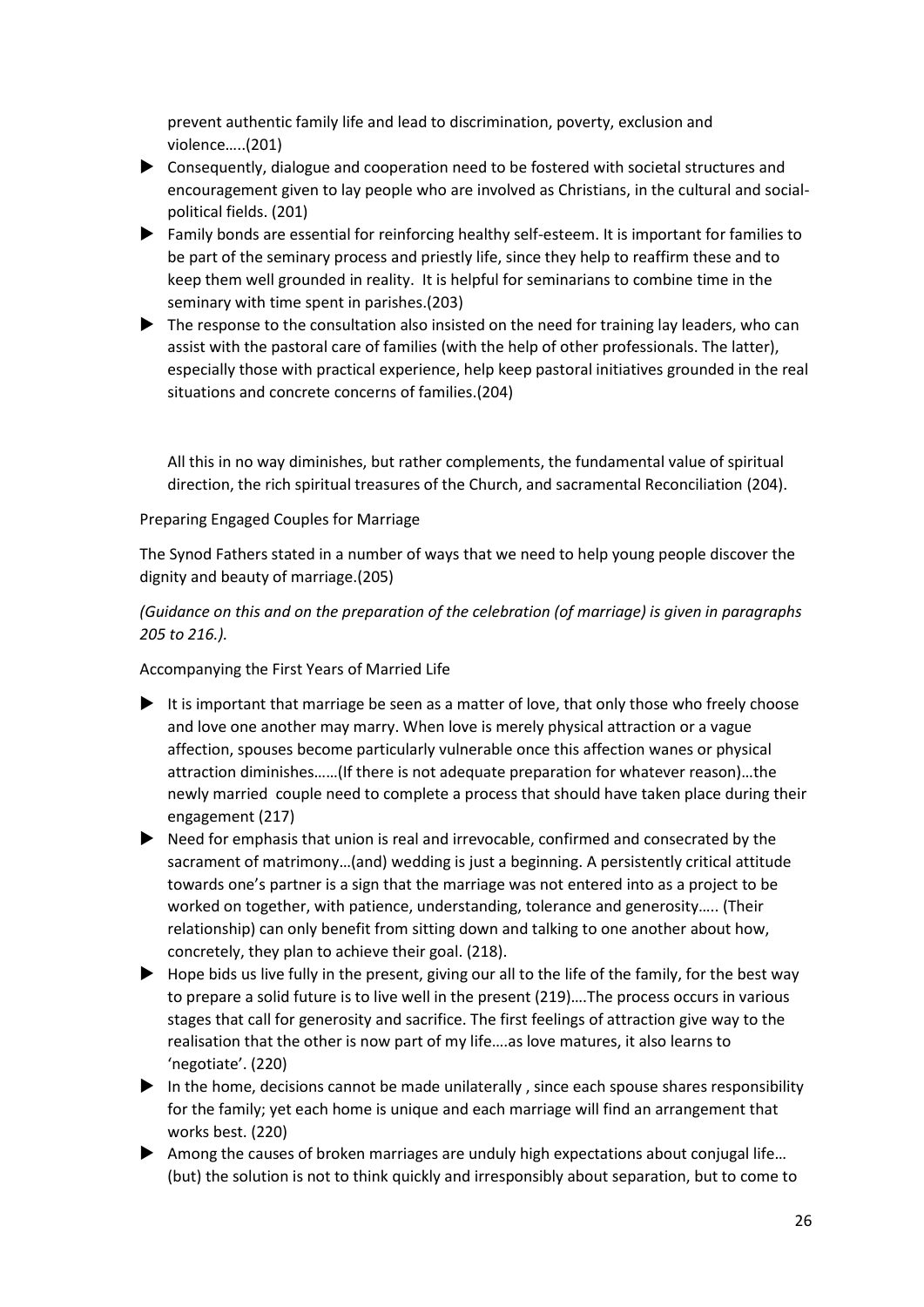the sober realisation that married life is a process of growth, in which each spouse is God's means of helping the other to mature. (221).

- The pastoral care of newly married couples must also involve encouraging them to be generous in bestowing life …( in the context of) responsible parenthood…..(which) presupposes the formation of conscience ( through listening) to God and his commandments (cf, Rom 2:15) (and with spiritual accompaniment ). (The more this occurs) the more their decision will be profoundly free of subjective caprice and accommodation to prevailing social mores. (222)
- ▶ The clear teaching of the Second Vatican Council still holds: 'The couple will make decisions by common counsel and effort…(further guidance follows in the full quotation) (222)
- ' The use of methods based on 'the laws of nature and the incidence of fertility' (Humanae Vitae 11) are to be promoted, since 'these methods respect the bodies of the spouses, encourage tenderness between them and favour the education of an authentic freedom' (Catechism of the Catholic Church, 2370) (222)
- Greater emphasis needs to be placed on the fact that children are a wonderful gift from God and a joy for parents and the Church. Through them, the Lord renews the world (222).

### Some Resources

- ▶ The parish is a place where .... experienced couples can help younger couples, with the eventual cooperation of associations, ecclesial movements and new communities.(223)
- Young couples should be encouraged to be essentially open to the gift of children. Emphasis should also be given to the importance of family spirituality, prayer and participation in the Sunday Eucharist, and couples encouraged to meet regularly to promote growth in their spiritual life and solidarity in the concrete demands of life. (223)
- Pastoral workers and groups of married people should think of ways to help young or vulnerable couples …..to be present to one another, even by sharing moments of meaningful silence, (224), including through practical suggestions that they have found useful:
- Planning free time together;
- Moments of recreation with the children;
- Different ways of celebrating important events;
- Shared opportunities for spiritual growth;
- Providing resources that help young married couples to make these moments meaningful and loving, thus to improve their communications. (225)
- $\blacktriangleright$  Encouragement to develop a routine to give a healthy sense of closeness and stability through shared daily rituals eg a morning kiss, an evening blessing, waiting at the door to welcome each other home, taking trips together, sharing household chores, celebrating family occasions with a party etc (226)
- Pastors have to encourage families to grow in faith. This means encouraging frequent confession, spiritual direction and occasional retreats, gathering as a family to pray for one another, and encouraging each of the spouses to find time for prayer alone with God as each has his or her crosses to bear. (227)
- $\blacktriangleright$  The word of God is the source of life and spirituality for the family.....(it) is not only good news in a person's private life but also a criterion of judgment and a light in discerning the various challenges that married couples and families encounter (227)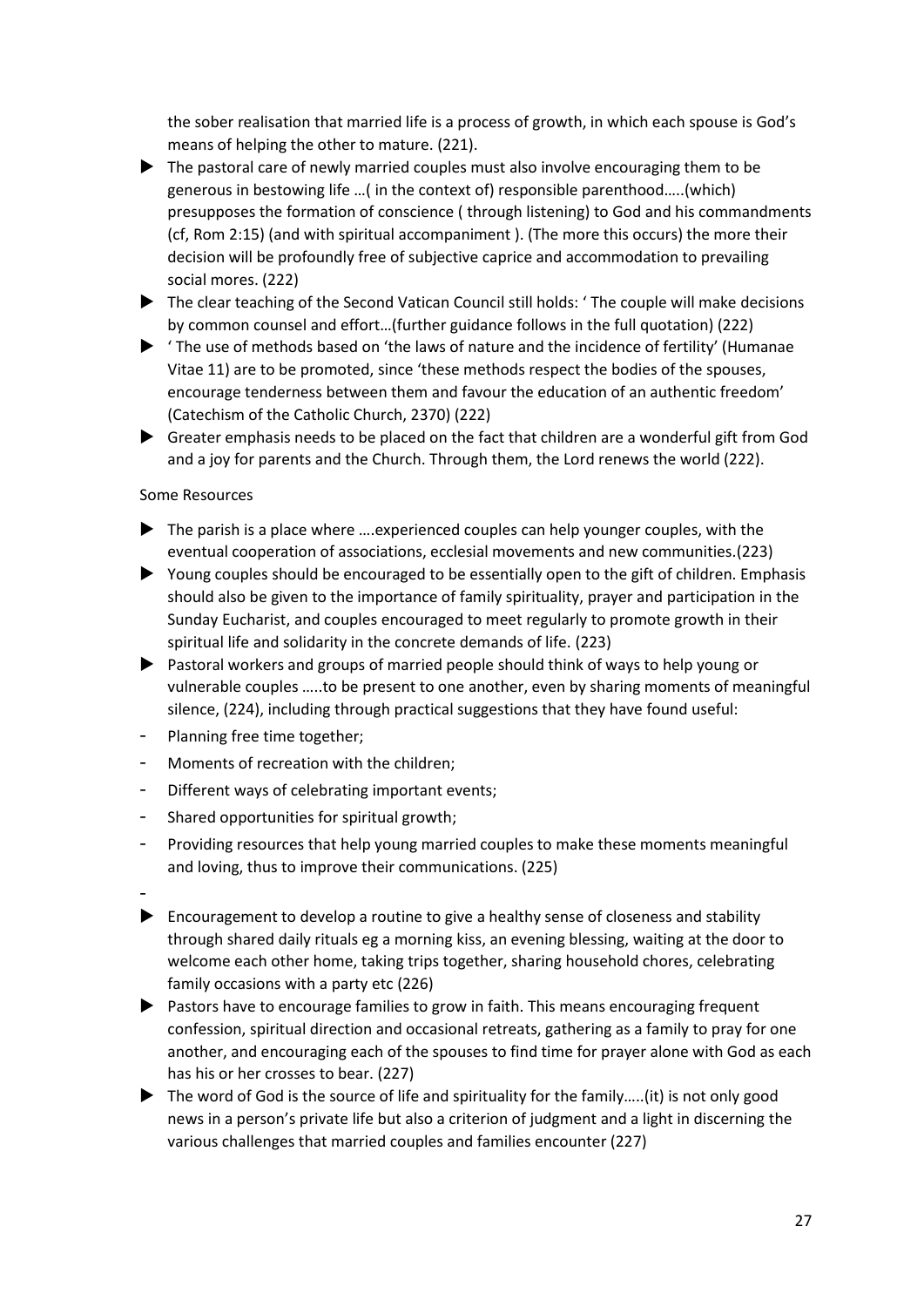- Parishes, movements, schools and other Church institutions, can help in a variety of ways to support families and help them grow. These might include:
- Meetings of married couples living in the same neighbourhood, and family meetings;
- Brief retreats for couples;
- Talks by experts on concrete issues facing families;
- Marriage counselling;
- Home missionaries who help couples discuss their difficulties and desires;
- Social services dealing with family problems like addiction, infidelity and domestic violence;
- Programmes of spiritual growth;
- Workshops for parents with troubled children. (229)
- Groups of married couples, as part of their commitment to service, prayer, formation and mutual growth, enable couples to be generous, to assist other families and to share the faith; at the same time they strengthen marriages and help them to grow.(229)
- $\triangleright$  Older married couples could be asked to help younger couples in the neighbourhood by visiting them and offering guidance in the early years of marriage….we cannot restrict our pastoral outreach to small and select groups.(230)
- Nowadays, pastoral care for families has to be fundamentally missionary, going out to where people are. We can no longer be like a factory, churning out courses that for the most part are poorly attended.(230)

Casting light on crises, worries and difficulties

 $\blacktriangleright$  A word should also be said about those whose love, like a fine wine, has come into its own .. the daily experience of fidelity gives married life richness and body….'.old lovers and tried and true' (St. John of the Cross)…having successfully overcome crises and hardships without fleeing from challenges and concealing problems. (231)

The Challenge of Crises

- Couples will gain from receiving help in crises, meeting challenges and acknowledging them as part of family life. Experienced and trained couples should be open to offering guidanc , so the couples will not be unnerved by those crises or tempted to hasty decisions. Each crisis has a lesson to teach us; we need to learn how to listen for it with the ear of the heart. (233).
- Couples grow apart and lose their ability to communicate. When problems are not dealt with, communication is the first to go. Little by little, 'the person I love' slowly becomes 'my mate', then 'the father or mother of my children', and finally a stranger. (233)
- The answers given to the pre-synodal consultation showed that most people in difficult or critical situations do not seek pastoral assistance, since they do not find it sympathetic, realistic or concerned for individual cases. This should spur us to try to approach marriage crises with greater sensitivity to their burden of hurt and anxiety. (234)

### *Para. 235 provides a full analysis of crises that are typical of almost every marriage.*

 Personal crises that affect the life of couples often involve finances, problems in the workplace, emotional, social and spiritual difficulties……..experience shows that with proper assistance and acts of reconciliation, through grace, a great percentage of troubled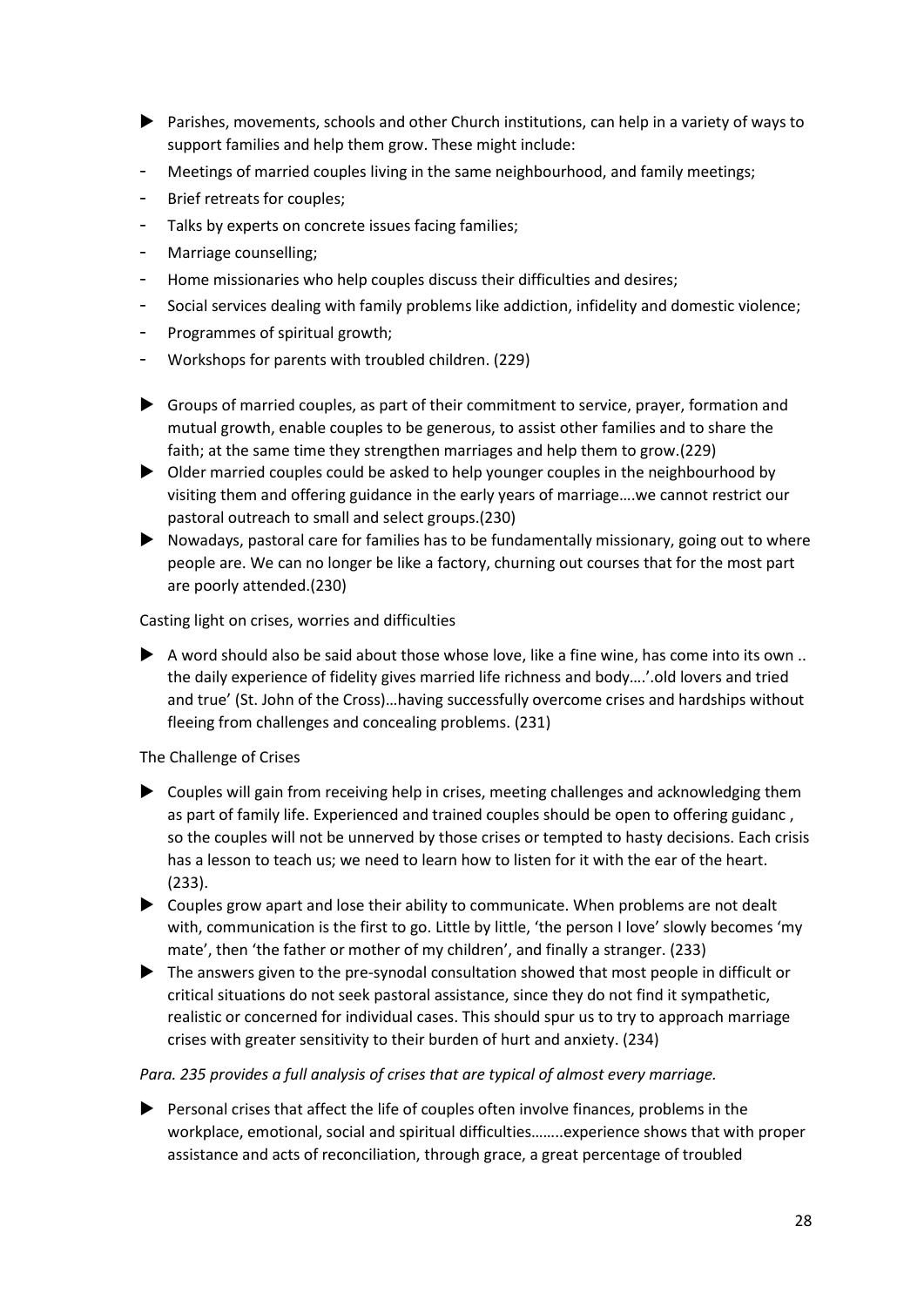marriages find a solution in a satisfying manner. To know how to forgive and to feel forgiven is a basic experience in family life. (236)

- It is becoming more and more common to think that, when one or both partners no longer feel fulfilled, or things have not turned out the way they wanted, sufficient reason exists to end the marriage. (237) (However), some have the maturity needed to reaffirm their choice of the other as their partner on life's journey, despite the limitations of the relationship…
- In any event, while realising that reconciliation is a possibility, we also see that what is urgently needed today is a ministry to care for those whose marital relationship has broken down. (238)

### Old Wounds

- Understandably, families often experience problems when one of their members is emotionally immature because he or she still bears the scars of earlier experiences.(239)
- Many people leave childhood without ever having felt unconditional love. This affects their ability to be trusting and open with others. ….. When problems emerge in a marriage, before important decisions are made it is important to ensure that each spouse has come to grips with his or her own history (240)
- $\blacktriangleright$  This involves recognising a need for healing, insistent prayer for the grace to forgive and be forgiven, a willingness to accept help, and the determination not to give up but keep on trying…Even if it seems clear that the other person is at fault, a crisis will never be overcome simply by expecting him or her to change. We also have to ask what in our own life needs to grow or heal if the conflict is to be resolved. (240).

### Accompaniment after breakdown and divorce

- In some cases, respect for one's own dignity and the good of the children requires not giving in to excessive demands or preventing a grave injustice, violence or chronic ill treatment. In such cases, 'separation becomes inevitable'….(but) 'separation must be considered as a last resort, after all other reasonable attempts at reconciliation have proved vain'. (241)
- The Synod Fathers noted that 'special discernment is indispensable for the pastoral care of those who are separated, divorced or abandoned'….. (which) must necessarily include efforts at reconciliation and mediation, through the establishment of specialised counselling centres in dioceses' (242)
- At the same time, 'divorced people who have not re married, and often bear witness to marital fidelity, ought to be encouraged to find in the Eucharis the nourishment they need to sustain them in their present state of life…….(as well as accompanying them) with solicitude, particularly when children are involved or when they are in serious financial difficulty. (242)
- Family breakdown becomes even more traumatic and painful in the case of the poor, since they have fewer resources at hand for starting a new life. A poor person, once removed from a secure family environment, is doubly vulnerable to abandonment and possible harm. (242)
- $\blacktriangleright$  It is important that the divorced who have entered a new union should be feel part of the Church. They are not excommunicated and they should not be treated as such, since they remain part of the ecclesial community. (243)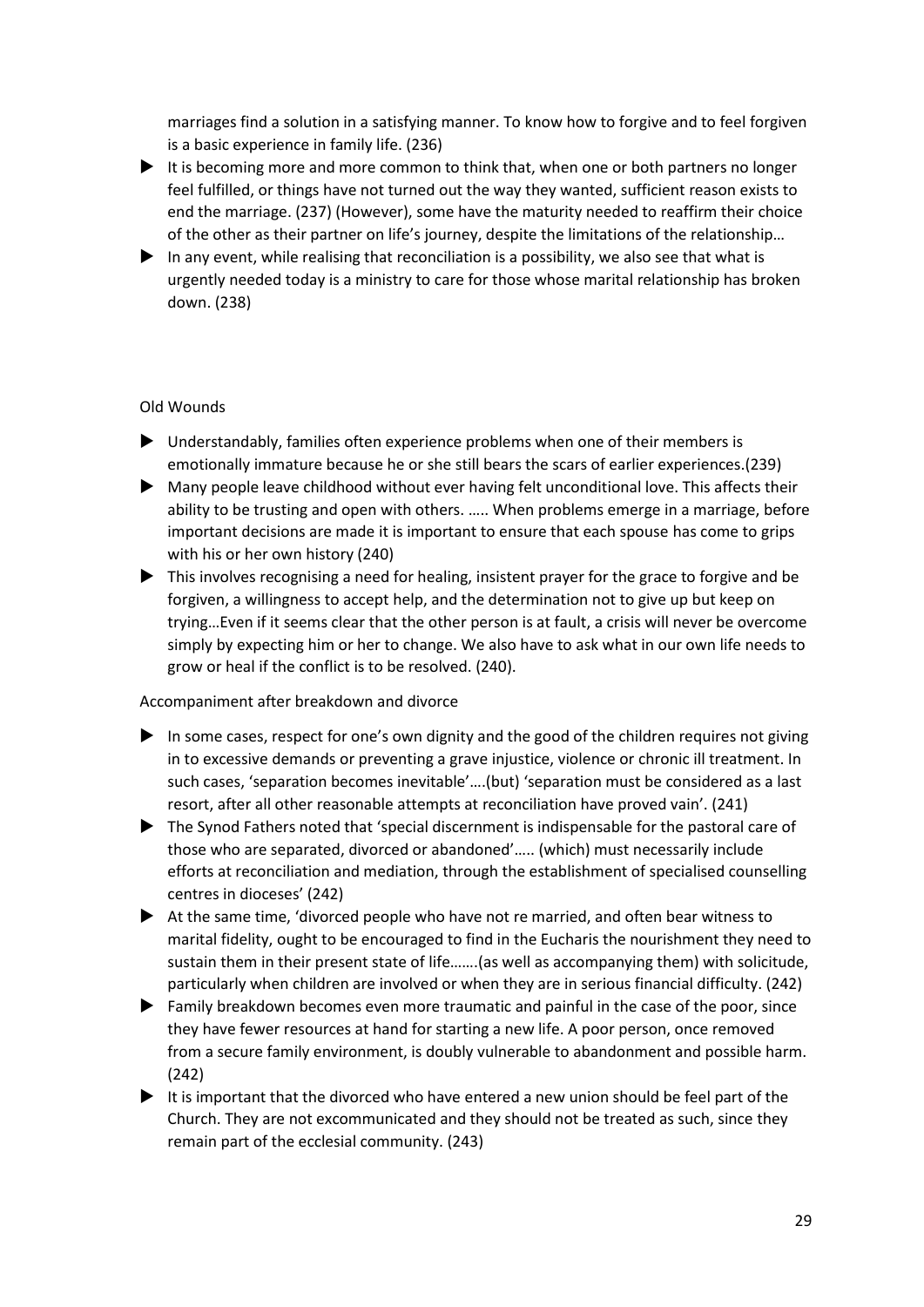The Christian Community's care of such persons is not to be considered a weakening of its faith and testimony to the indissolubility of marriage: rather, such care is a particular expression of its charity. (243)

(Guidance on nullity procedures is provided in 244))

- The Synod Fathers also pointed to the 'consequences of separation or divorce on children, in every case the innocent victims of the situation.(245)
- $\blacktriangleright$  They should grow up hearing their mother speak well of their father, even though they are not together, and their father speak well of their mother.(245)
- It is irresponsible to disparage the other parent as a means of winning a child's affection, or out of revenge or self- justification. Doing so will affect the child's interior tranquility and cause wounds that are hard to heal.(245)
- ..Christian communities must not abandon divorced parents who have entered a new union, but should include and support them in their efforts to bring up their children…..helping heal the wounds of parents and supporting them spiritually is also beneficial for children, who need the familiar face of the Church to see them through this traumatic experience.(246)

### Certain Complex Situations

Mixed marriages (247), Marriages involving disparity of cult (248), Particular problems that arise when persons in a complex marital situation wish to be baptised. (249)

#### **Persons who experience same sex attraction**

- ▶ The situation of families whose members include persons who experience same sex attraction… (is) not easy either for parents or for children
- ▶ ……we would like before all else to reaffirm that every person, regardless of sexual orientation, ought to be respected in his or her dignity and treated with consideration, while ' every sign of unjust discrimination, is to be carefully avoided, particularly any form of aggression and violence……. (and that persons) who manifest a homosexual orientation can receive the assistance they need to understand and fully carry out God's will in their lives (250)
- ▶ ……there are absolutely no grounds for considering homosexual unions to be in any way similar or even remotely analogous to God's plan for marriage and the family' (251)

### Single parents

 Whatever the cause, single parents must receive encouragement and support from other families in the Christian Community, and from the parish's pastoral outreach (252)

#### **When Death makes us feel its sting.**

- $\blacktriangleright$  At times family life is challenged by the death of a loved one. We cannot fail to offer the light of faith to families going through this experience (253).
- **Those who do not have relatives to spend time with and to receive affection from, should be** aided by the Christian community with particular attention and availability, especially if they are poor.(254)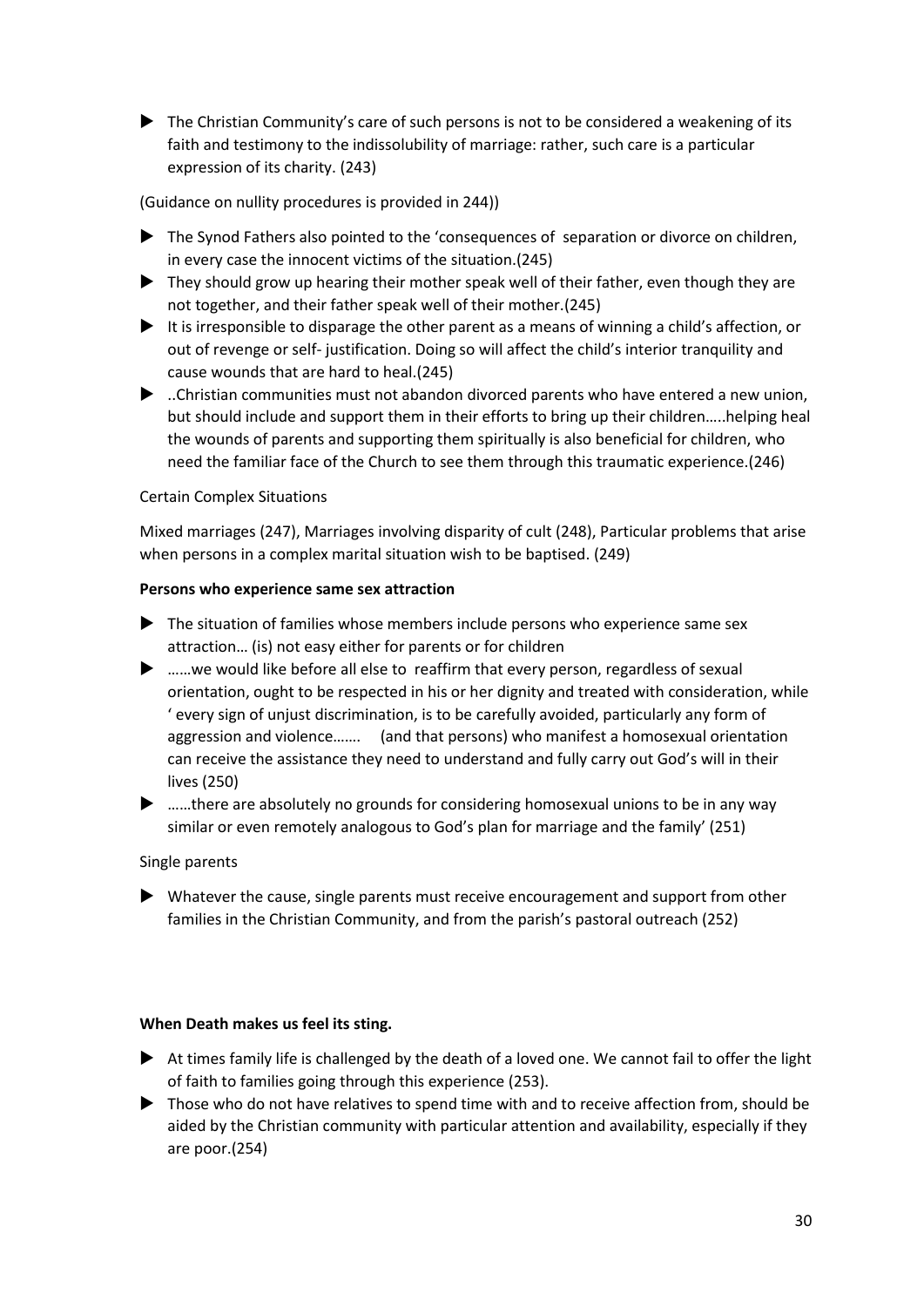- Ordinarily, the grieving process takes a fair amount of time, and when a pastor must accompany that process, he has to adapt to the demands of each of its stages. (255)
- It consoles us to know that those who die do not completely pass away, and faith assures us that the risen Lord will never abandon us…….although the certainty of death saddens us, we are consoled by the promise of future immortality. (256)
- If we accept death, we can prepare ourselves for it. The way is to grow in our love for those who walk at our side, ………..the better we live on this earth, the greater the happiness we will be able to share with our loved ones in heaven. The more we are able to mature and develop in this world, the more gifts will we be able to bring to the heavenly banquet. (258).

# Ch.8 **Accompanying, Discerning and Integrating Weakness**

Pope Francis states that 'everyone should feel challenged by Chapter 8' (7). The statements which follow from the Chapter 8 give a flavour of some aspects of these challenges.

 $\blacktriangleright$  The Synod Fathers stated that, although the Church realises that any breach of the marriage 'is against the will of God she is also 'conscious of the frailty of many of her children' (291)…….. the Church does not disregard the constructive elements in those situations (irregular unions) which do not yet or no longer correspond to her teaching on marriage ( 292).

### Gradualness in Pastoral Care

- $\blacktriangleright$  (The Fathers noted that 'when such unions (civil marriage or simple cohabitation) attain a particular stability, legally recognised, are characterised by deep affection and responsibility for their offspring, and demonstrate an ability to overcome trials, they can provide occasions for pastoral care with a view to the eventual celebration of the sacrament of marriage. (293)
- (Others who don't commit to marriage or break that commitment also) need pastoral care that is merciful and helpful (as members of the Church). (293)
- The choice of a civil marriage or, in many cases, of simple cohabitation, is often not motivated by prejudice or resistance to a sacramental union, but by cultural or contingent situations … (in some countries the reason may be primarily because) celebrating a marriage is considered too expensive in the social circumstances. As a result material poverty drives people in to de facto unions.(294)
- $\triangleright$  St John Paul II proposed the so-called 'law of gradualness' in the knowledge that the human being knows, loves and accomplishes moral good by different stages of growth'… (through) the progressive integrations of the gifts of God and the demands of God's definitive and absolute love in his or her entire personal or social life (295)

The discernment of irregular situations

- $\blacktriangleright$  ........, there is a need 'to avoid judgements which do not take into account the complexity of various situations' and 'to be attentive, by necessity, to how people experience distress because of their condition' (296)
- No one can be condemned forever, because that it not the logic of the Gospel! (divorced, remarried and others).(297)
- (Irregular situations include) a second union consolidated over time, with new children, proven fidelity, generous self-giving;….(where every effort was made) to save their first marriage and were unjustly abandoned;….those who have entered into a second union for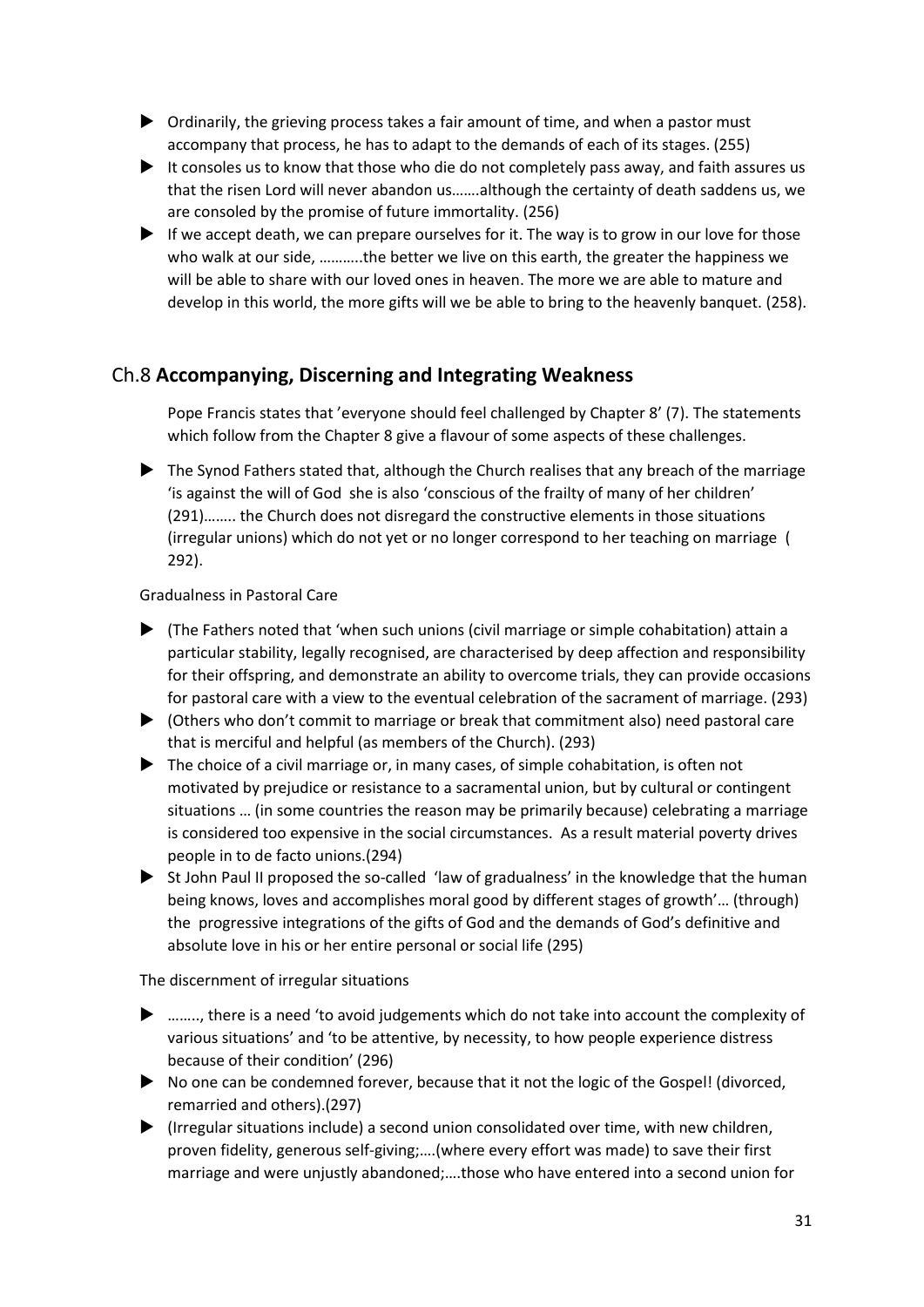the sake of the children's upbringing (and subjectively certain that the previous marriage had never been valid); a new union arising from a recent divorce (suffering and confusion for family); or the case of someone who has consistently failed in his obligations to his family(298)..

- I am in agreement with the many Synod Fathers who observed that the baptised who are divorced and civilly remarried need to be more fully reintegrated into Christian communities in the variety of ways possible, while avoiding any occasion of scandal (299)
- This integration is also needed in the care and Christian upbringing of their children, who ought to be considered most important (299).
- What is possible is simply a renewed encouragement to undertake a responsible personal and pastoral discernment of particular cases, one which would recognise that, since the degree of responsibility is not equal in all cases, the consequences or effects of a rule need not necessarily be the same (300).
- When a responsible and tactful person, who does not presume to put his or her own desires ahead of the common good of the Church, meets with a pastor capable of acknowledging the seriousness of the matter before him, there can be no risk that a specific discernment may lead people to think that the Church maintains a double standard.(300)

### Mitigating Factors in Pastoral Discernment

- The Church possesses a solid body of reflection concerning mitigating factors and situations. Hence it can no longer simply be said that all those in any 'irregular' situation are living in a state of mortal sin and are deprived of sanctifying grace.(301)
- $\blacktriangleright$  A subject may know full well the rule, yet have great difficulty in understanding 'its inherent values' or be in a concrete situation which does not allow him or her to act differently and decide otherwise without further sin. As the Synod Fathers put it, 'factors may exist which limit the ability to make a decision.(301)
- The Catechism of the Catholic Church (No 1735) clearly mentions these factors: imputability and responsibility for an action can be diminished or even nullified by ignorance, inadvertence, duress, fear, habit, inordinate attachments…..affective immaturity, force of acquired habit, conditions of anxiety or other psychological or social factors….(302)
- Therefore, while upholding a general rule, it is necessary to recognise that responsibility with respect to certain actions or decisions is not the same in all cases.(302)
- $\blacktriangleright$  Recognising the influence of such concrete factors, we can add that individual conscience needs to be better incorporated into the Church's praxis in certain situations which do not objectively embody our understanding of marriage…..(this discernment is dynamic and) must remain ever open to new stages of growth and to new decisions which can enable the ideal to be more fully realised. (303)

### Rules and Discernment

- (We must always recall a teaching of St Thomas Aquinas and) learn to incorporate it in our pastoral discernment: Although there is necessity in the general principles , the more we descend to matters of detail, the more frequently we encounter defects……the principle will be found to fail, according as we descend further into detail (304)
- A pastor cannot feel that it is enough simply to apply moral laws to those living in 'irregular' situations, as if they were stones to throw at people's lives. This would bespeak the closed